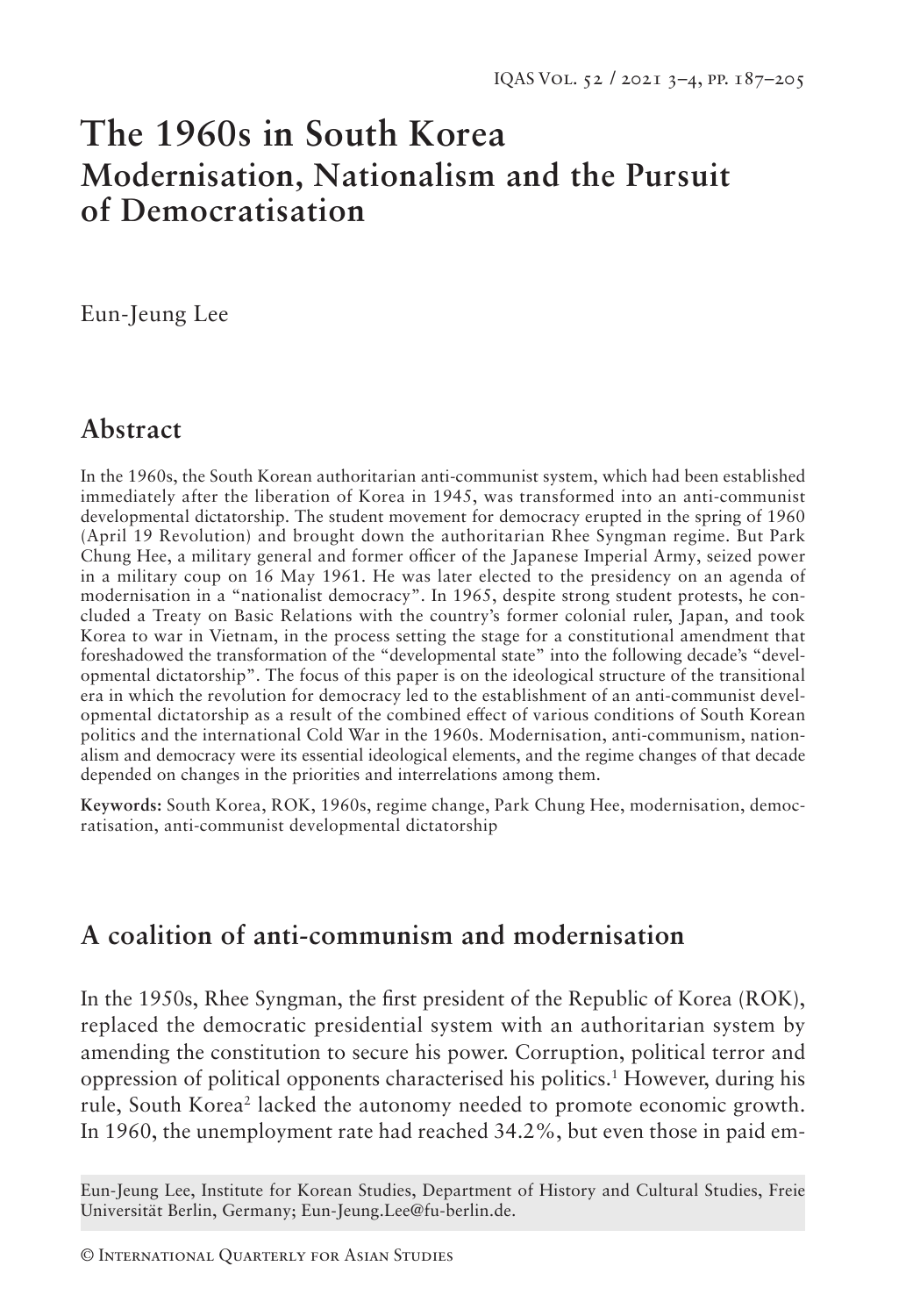ployment lived in impoverished conditions.3 In 1960, after his third re-election on 15 March, allegations of electoral fraud led to violent mass protests, which the Rhee regime was no longer able to withstand.

Large numbers of workers and urban poor participated in the protests against the elections of 15 March 1960 alongside schoolchildren and university students (Kim 2018: 60, Kim 2017: 51). They were not merely protesting against political corruption, but also demanding an improvement in economic equality. Once Rhee Syngman had resigned on 26 April, the workers expressed their demands more forcefully. As a result, the number of trade unions increased sharply after the April 19 Revolution. Some 344 new unions were established in 1960 alone (Lee 2013: 152). The number of labour disputes also increased sharply. From April to June 1960, there were 485 street protests (KDF 2008: 247, Göthel 1988: 77). Social democrats raised their voices again, insisting that democracy should be a real, not just formal, guarantee of substantive freedom and equality (Lee 1960: 99). Others advanced the claim that the Korean Peninsula should be turned into a neutral nation to create a unified nation-state. Nationalism, which had been suppressed by the extreme anti-communism of the Rhee Syngman government, re-emerged in the social discourse (Hong 2002: 1241). This was a pan-Korean nationalism reaching across the 38th parallel. However, South Korean voters did not support these progressive groups in the parliamentary elections of July 1960.4

The contemporary media overlooked the role of the urban poor and workers in the April 19 Revolution. Only college students were praised as its agents. What is more, the April 19 Revolution was reduced to having been directed at achieving a mere regime change. Meanwhile, Korean intellectuals were enthusiastic about the April Revolution, welcoming it as proof of the fact that democracy was, after all, possible in Korea, and celebrated the fact that such democracy had been brought about by popular revolt. In particular, intellectuals who gathered around the magazine *Sasanggye* (literally: "*The World of Thought*"), the leading intellectual publication of the time, were thrilled by the success of the April Revolution (Kim 2007: 369). As one contemporary contribution in *Sasanggye* put it: "We have now acquired the right to discuss 'liberty' and we have created an example of the successful exercise of civil rights" (Ma 2016: 182).

But under the newly elected democratic government, the economic situation did not improve and Koreans continued taking to the streets. The majority of intellectuals, who believed in liberal democracy as the ideal form of democracy,

3 Economic Planning Board 1961 and 1965.

<sup>1</sup> See Armstrong, 2007, Cumings 1997, Kim 1996.

<sup>2</sup> In the following, "Korean" refers to "South Korean" and "Korea" to "South Korea", with the exception of statements referring to the time prior to Korean division. In some cases, where the distinction is relevant, "South" or "North" will be added to "Korea" and "Korean", respectively

<sup>4</sup> In the legislative elections of 29 July 1960, the social democratic progressive forces won only five seats out of 233 in the Lower House and two seats out of 58 in the Upper House.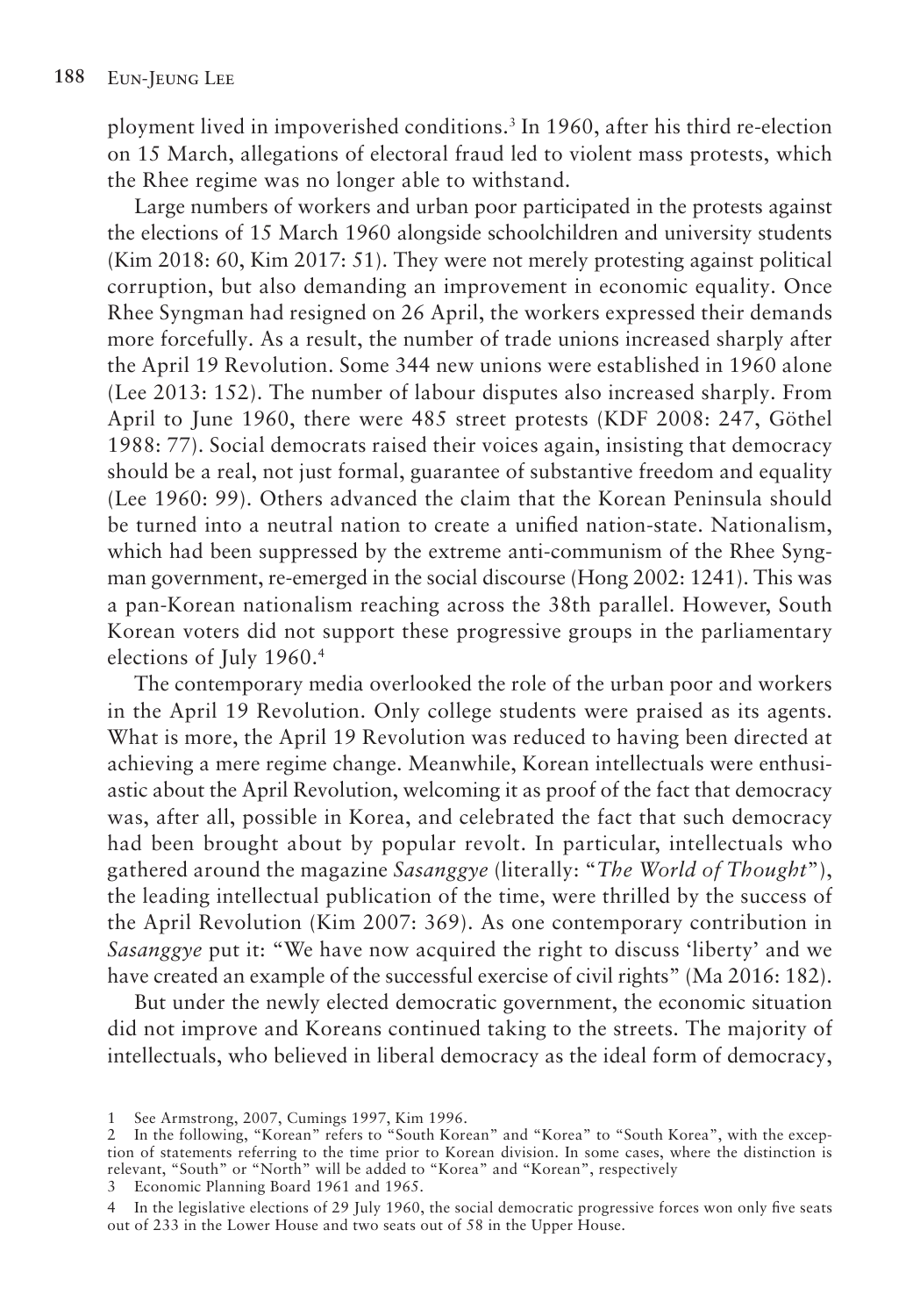denounced these numerous demonstrations as mere chaos and unrest that posed a dangerous threat to public order and was attributable to the general population's low level of intelligence (Ma 2016: 184). They warned that if such "chaos" were to continue, it would lead to the creation of "a new form of dictatorship" and the loss of "the shining light of the April Revolution's struggle for civil rights" (ibid.: 185). What they feared most was that anti-national elements would allow communist infiltration. These critics were hardened anti-communists, to the point where they used the same logic against the demonstrators that they had used in their attacks against the Rhee Syngman government.

When Prime Minister Chang Myon could not find a swift response to the situation at hand, the government, too, became the target of criticism from the intellectuals. The editor-in-chief of *Sasanggye*, Chang Chun-ha, expressed the following warning in April 1961: "We hereby also declare that should the present National Assembly and government display any more indecisiveness, incompetence, and lack of planning, and should they continue to show themselves oblivious of their political responsibilities, this paper will have no choice but to engage in a relentless struggle to lead the way towards a fresh and energetic life of self-determination for the Korean people" (Ma 2016: 188).

This was the background against which a minority of Korean military officers led by General Park Chung Hee staged a coup d'état on 16 May 1961. Immediately after the coup, the new military junta proclaimed in its revolutionary pledge that it would fortify the anti-communist system and strengthen ties with the United States, fully commit to reconstructing a self-reliant national economy, focus on cultivating military strength to confront communism and then return to its original duties once these tasks were accomplished (Park 1962). The aim behind the revolutionary pledge was to establish economic self-reliance under the banner of fighting against, and achieving a victory over, communism. With this pledge, the military wanted to cut off the progressive and innovative discussions on unification that had begun to emerge after the April 19 Revolution and make clear its determination to actively participate in the United States' rigorous anti-communist containment policies in the global Cold War order. More than anything, the pledge was the product of Park Chung Hee's strategic calculation aimed at quickly gaining recognition for his military coup from the United States. On 3 July 1961, in his inaugural address as chairman of the Supreme Council for National Reconstruction, Park Chung Hee stated that a coup had been unavoidable in order to eradicate corruption, end poverty and fight communism, and emphasised that the coup's motive had been to safeguard the basic democratic structure of the present Constitution. It was his intention to make it appear as if the coup d'état of 16 May had inherited the spirit of the April 19 Revolution and constituted the crystallisation of the general public's demands.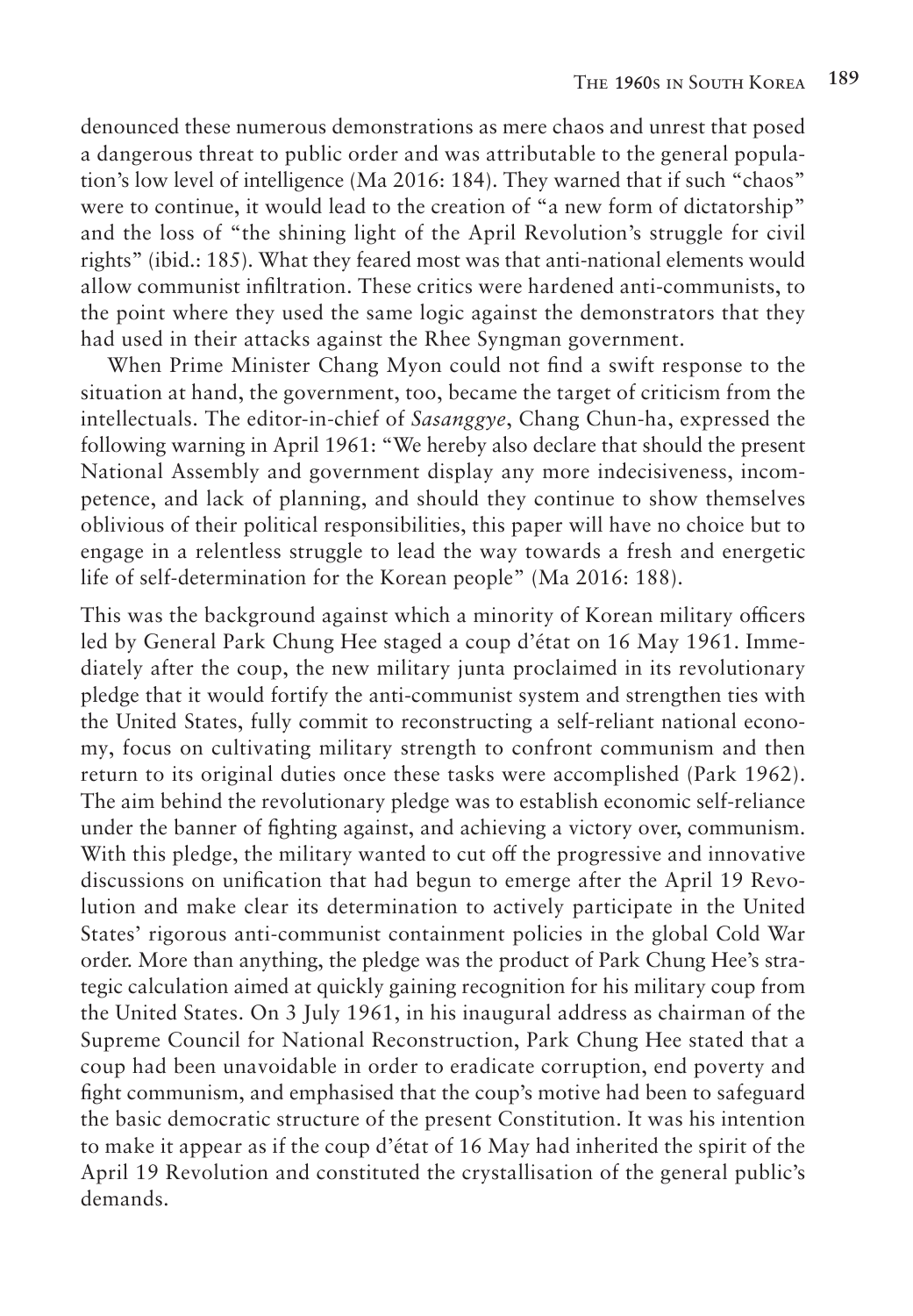The majority of Korean intellectuals at the time did, in fact, accept the coup as unavoidable. In the preface to its 1961 June edition, *Sasanggye*, which had previously been critical of dictatorial rule, took the stance that while the coup of 16 May was "unfortunate" and could be "nothing but regrettable", it was "unavoidable when seen in the light of the pressing needs of our nation's reality" (Ma 2016: 186). These intellectuals believed the military would use its considerable power and might to establish a state based on the rule of law and eradicate corruption, restore and maintain public order, end the practice of usury in fishing and farming villages, and take action in the field of regional development. The university students, who, together with the impoverished urban workers, had been the driving force of the April 19 Revolution, were equally won over by the military's modernist and reformist logic and remained silent in the face of the coup d'état (Kim 2018: 56). It was thus through the medium of anti-communism coupled with modernisation that a connecting link had formed between the military and the intellectuals.

A political arena thus characterised by solidarity – mediated by the notions of anti-communism and modernisation – between the military and the intellectual elite left no room for any political agency on the part of the workers, who demanded economic democratisation. The political space to advocate progressive ideas such as socialism equally disappeared with the military's plans for economic reconstruction founded on the notion of a "victory over communism".

To Park Chung Hee, "whether or not the coup succeeded in establishing a self-reliant economy and achieving an industrial revolution" was "all that mattered" and the sole criterion of its success or failure (Park 1997: 262). He emphasised that first and foremost the Korean people had to be remodelled into new humans so that they could provide the driving force for modernising industrial, economic, cultural and societal structures, eradicating old evils and corruption, and realising the kind of social reforms that were necessary to "remedy the decadence of public morals" (Kim 2014: 166). He appealed to Koreans to resolve to follow the example of West German economic development in the 1950s, the "Miracle on the Rhine", "take on the hardship and toil away […] endure and be patient for the next ten years", and adopt a code of conduct according to which "the economy reigns supreme […], construction comes first [… and] labour must be the top priority" (Park 1997: 270–271).

The military leaders of the coup d'état of 1961 were not the first to argue that Koreans had to remodel their "national character" or "national mentality". In the 1920s, when Korea was under Japanese colonial rule, there were those who argued that in order to regain their national independence, Koreans would have to remodel their national character first (Kim 2007: 373). In the more recent past, contributions by Korean intellectuals to publications such as *Sasanggye* and *Ch'ŏngmaek* ("*The Green Stem*") similarly argued that the modernisation of Korea required a remodelling of the Koreans' national character (Kim 2014: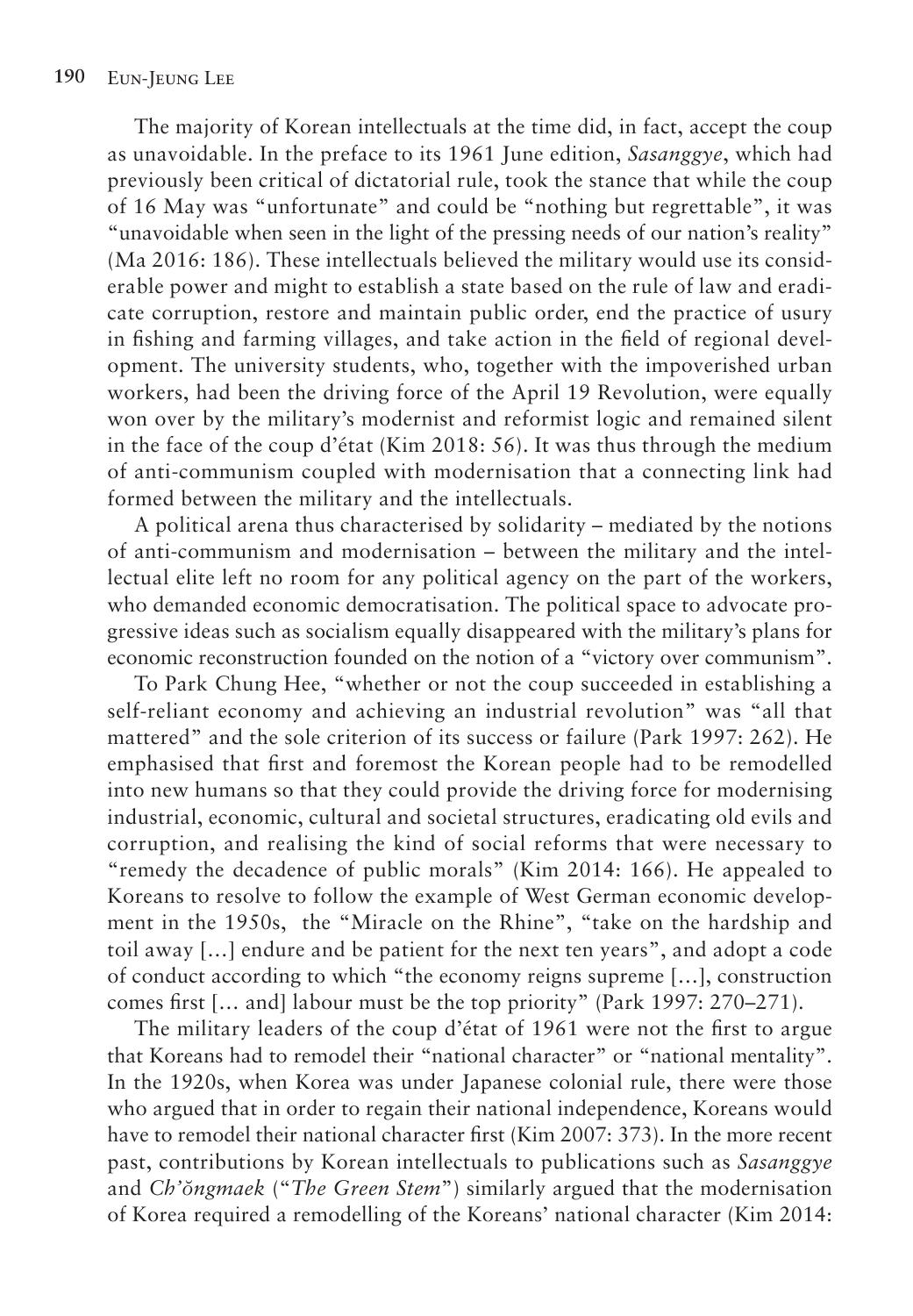156–157). This hints at another commonality between the military leaders of the 1961 coup d'état and the Korean intellectuals of the time: they shared the belief that a reform of the national character of the Korean people was indispensable to the modernisation of the Korean state.

However, it cannot be said that the critical Korean intellectuals grouped around *Sasanggye* in the first half of the 1960s placed unreserved trust in Park Chung Hee and his military clique (Kim 2007: 370). In fact, there were (subtle) differences between what the military and the intellectuals meant when speaking of modernisation, differences which would later become apparent and problematic. *Sasanggye's* notions of modernisation were closer to the Western model by the early 1960s. Modernisation as advocated by Park Chung Hee bore more similarity to modernisation as propagated in Meiji Japan (1868–1912) than to modernisation according to the Western model (Lee 2011: 434). To the general, the primary tasks of modernisation were, first, to "free the people from the vestiges of semi-feudalism and semi-colonialism", second, "free the people from poverty and achieve economic self-reliance", and, third, rebuild a "healthy democracy" (Park 2006: 388–390, 453). By "healthy democracy", he was referring not to a democracy founded on Western liberal notions of individuality, but to the kind of "guided democracy" required for the modernisation of a developing country (ibid.) – in other words, a democracy guided and managed by state power (Kim 2014: 156).

This was also the prevailing public mood when Park Chung Hee took off his uniform and – thus "transformed" into a civilian – ran for office in the 1963 presidential elections. By standing in the presidential elections, Park Chung Hee fell short of the promise contained in the revolutionary pledge to hand over power to a civilian government once the tasks of the "revolution" were completed. Having succeeded in the presidential elections, Park Chung Hee declared at his presidential inauguration ceremony on 17 December 1963 that "all Koreans" would have to "join forces and work hard" in order to succeed in the "modernisation of the homeland", and that they would have to foster a "sense of independent agency" (Park 1973: 4). He reduced the notion of modernisation to the issue of overcoming poverty in a strictly economic sense and declared the establishment of the economic self-reliance necessary for leaving behind the status of a developing country to be the central purpose of modernising the homeland. This marked a clear difference from the intellectuals' discourses on modernisation that postulated modernisation in all areas of life and society for Korea to emerge from its status as a developing country.<sup>5</sup>

In the initial stages of its rule, the military government, without first consulting with the United States, drew up an economic development plan for building an economy relying on domestic capital only and achieving balanced

<sup>5</sup> For details on the modernisation discourse among Korean intellectuals starting in the 1950s, see Sin 2017: 58, and Kim 2007.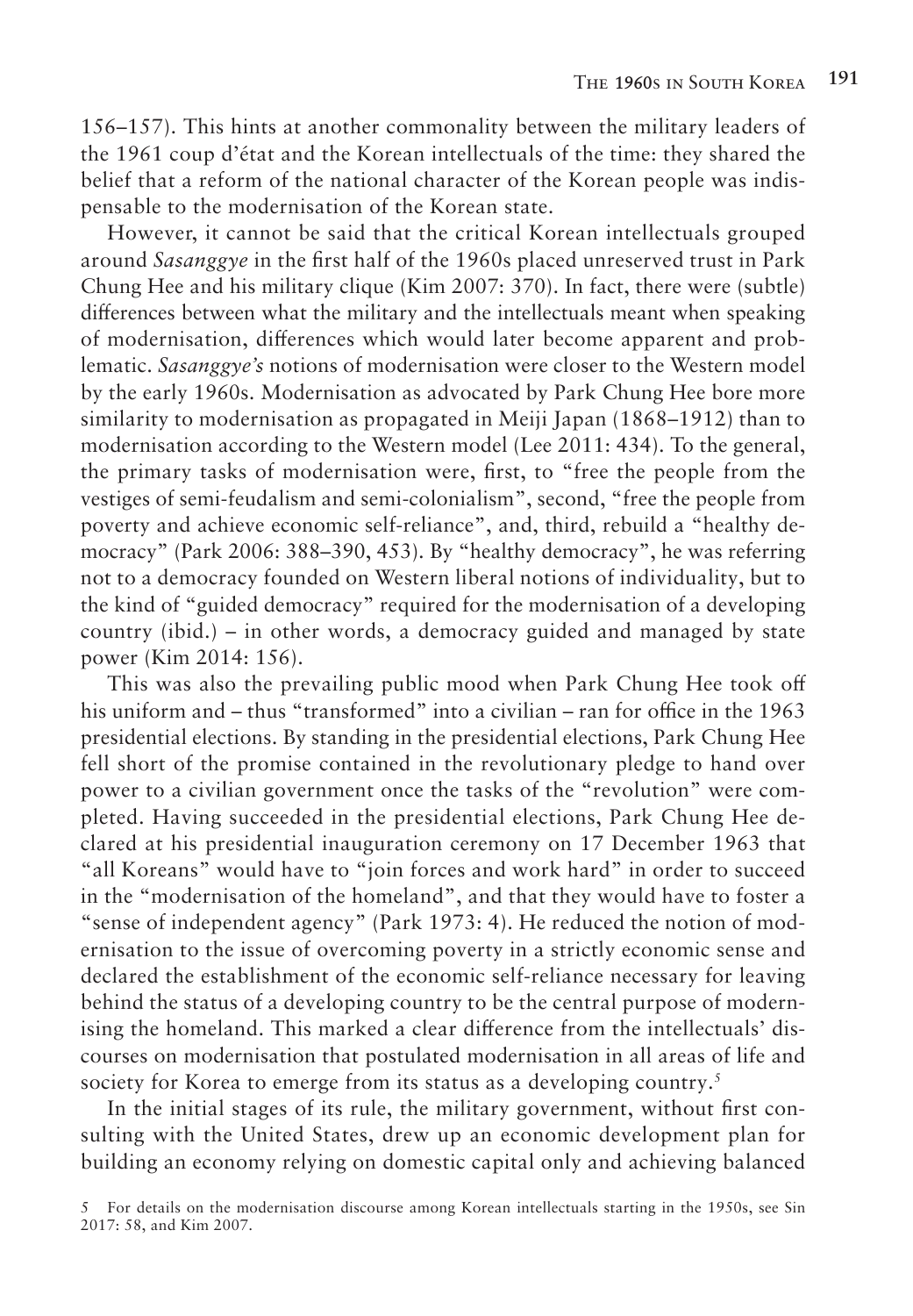growth. It also introduced a number of emergency measures aimed at raising domestic capital at short notice, but these did not succeed (Kim 2004: 79–80). This failure in economic policy posed a grave threat to the legitimacy of the coup d'état. Park Chung Hee needed a plan for averting potential crises resulting from such failures of his military government's economic policies. Both the normalisation of diplomatic relations with Japan and the deployment of Korean troops to Vietnam unfolded against this background.

### **The end of the coalition for national (Korean) democracy**

The United States had been pressing Korea to normalise its relations with Japan almost continuously from the 1950s onwards. The fiscal deficit of the United States had sharply increased in the mid-1950s, not least on account of its engagement in the Korean War, which required it to reduce both its defence and foreign aid budgets. To do so, the United States needed to reduce the number of US troops stationed abroad and the volume of its spending on foreign military aid, but Rhee Syngman had protested vehemently against corresponding plans for Korea. The United States, trying to appease him, started to deploy nuclear weapons on South Korean territory from 1958 onwards (Baek 2013: 149, 151). As Korea was one of the countries that received the most foreign aid from the United States, the latter wished for Korea to normalise its diplomatic relations with Japan, the hope being that Japan, instead, would come to provide economic aid to Korea and that the path could be cleared for a North-East Asian anti-communist system of collective security with Japan at its centre (Kim Won 2013: 125). However, as a vigorously anti-Japanese former independence activist, Rhee Syngman was fundamentally opposed to any such plans, fearing a threat to Korean independence from renewed Japanese expansionism. Following the coup of 1961, the government of US President John Kennedy, which recognised the new military government, repeated previous US demands for a normalisation of Korean diplomatic relations with Japan. Park Chung Hee, for his part, believed that a normalisation of diplomatic relations with Japan was necessary to raise the colossal sums of money needed for the fastpaced modernisation of the homeland through economic development, and he initiated secret negotiations with Japan. Having been an officer in the Japanese Imperial Army, Park was favourably inclined, rather than hostile, towards Japan (Baek 2013: 149).

When the news broke on 24 March 1964 that Park Chung Hee's comrade in the military coup and chairman of the newly formed Democratic Republican Party Kim Jong-pil had met with the Japanese Foreign Minister in Tokyo and agreed on a date for the signing of a treaty normalising diplomatic relations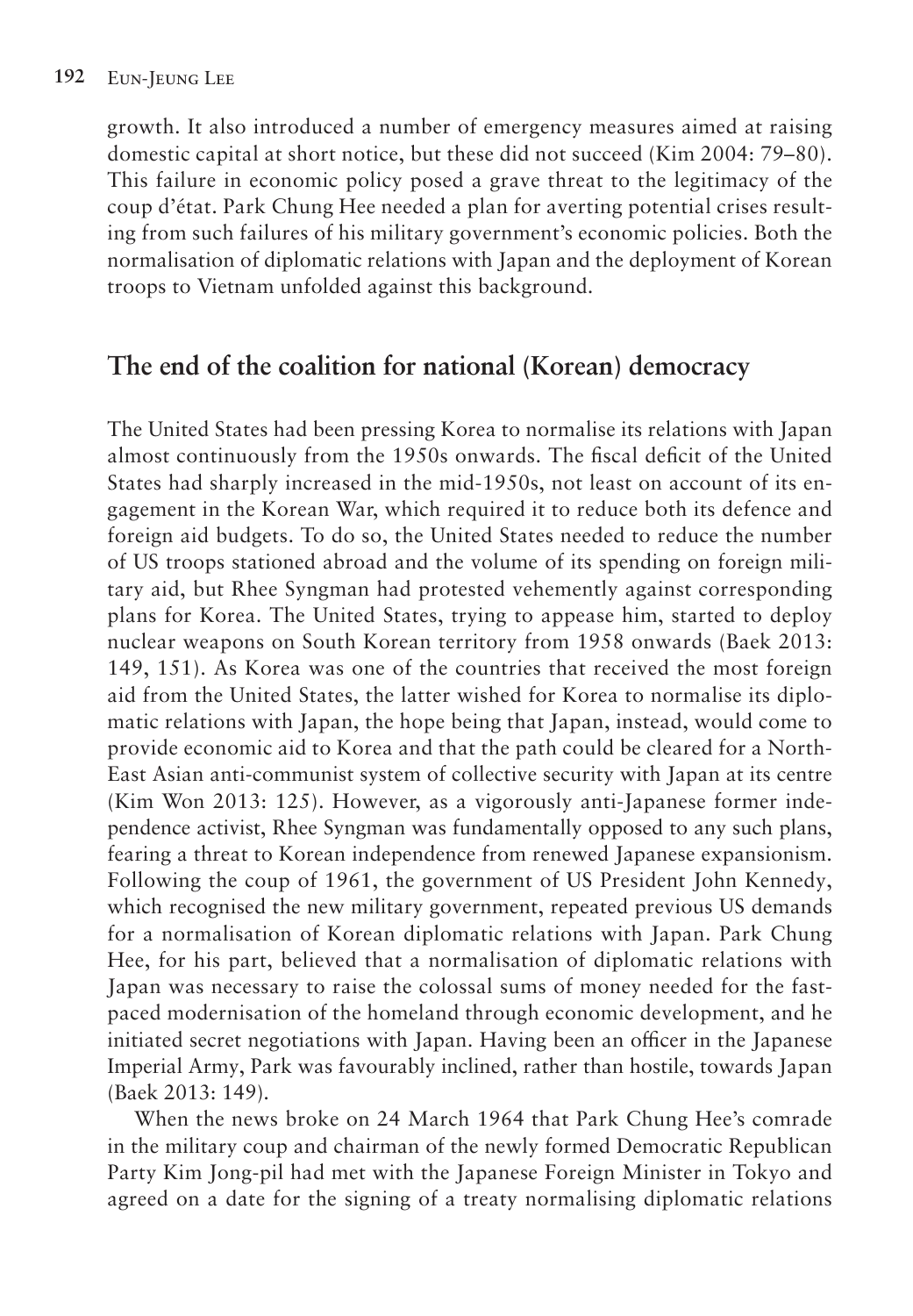with Japan, large numbers of university students took to the streets to express their opposition to a diplomacy of "self-abasement", demanding that Kim Jongpil be recalled to Korea immediately.

The Korean public equally considered the normalisation of relations with Japan – the country that had colonised the Korean peninsula and had never so much as apologised for its colonial rule – as an act directed against the Korean people. It was difficult to accept that Korea should conclude a treaty on the normalisation of diplomatic relations in exchange for a mere 300 million dollars in aid, even more so in a situation where the damage of the colonial past had not even been investigated, acknowledged or compensated for domestically. Moreover, it was felt that concluding such a treaty would mean conceding on the issue of Rhee Syngman's maritime "Peace Line" and allowing Korea to become subsumed, as a mere sub-unit, into a system of international division of labour centred around Japan (Kim 2016: 112).

On 20 May 1964, about 3,000 students gathered in Seoul and performed a "funeral service" for "nationalist democracy" as it had been propagated by Park's regime.<sup>6</sup> They were joined by numerous intellectuals and citizens of Seoul. On 3 June 1964, about 50,000 people gathered in protest in Seoul alone, demanding that the Park Chung Hee government step down. That day, demonstrations unfolded all across the country. As had been the case during the April 19 Revolution, many people were injured in clashes between protesting students and police forces. At 9 o'clock in the evening, as a group of protesters approached the Blue House – the executive office and official residence of the president of the ROK – the government declared martial law for all of Seoul. By around midnight, the protest had been completely suppressed by tanks ordered into Seoul in accordance with martial law. Martial law brought with it press censorship and the closure of universities. It also meant the prohibition of all forms of assembly and the imposition of a nightly curfew. The newspapers of the following day, 4 June 1964, contained nothing on the protests other than official government announcements. No protests could be held from that time onwards, which meant the end of the movement against Korean-Japanese talks on the normalisation of diplomatic relations, which came to be known as the June 3 Resistance Movement.

In *Sasanggye*, Ham Sŏk-hŏn, one of the most influencial progressive intellectuals at that time, attacked Park Chung Hee for being another Yi Wanyong, the Prime Minister of the Korean Empire who in 1910 had signed the treaty turning the country into a Japanese colony (Kim 2016: 112). Chang Chun-ha, the Editor-in-Chief of *Sasanggye*, called on Park Chung Hee to "give up the idolatrous idea that a mere 300 million dollars in economic cooperation funds

6 Students representing Seoul National University, Dongkuk University, Sungkyunkwan University, Konkuk University, Kyunghee University and Hanyang University gathered at Seoul National University, where they carried a coffin on their shoulders with the words "nationalist democracy" written on it.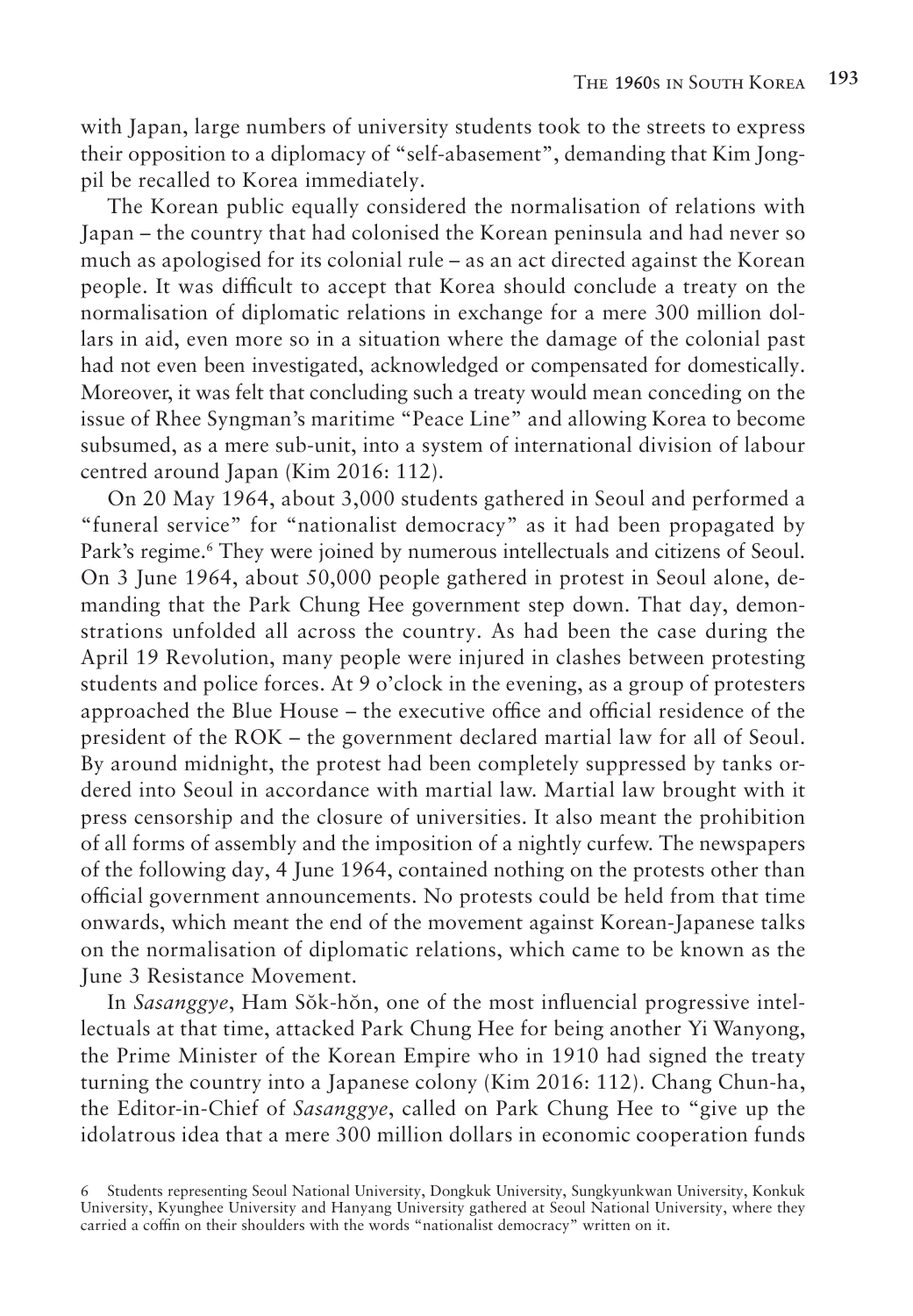could halt a worsening of the economic crisis" and accused Park Chung Hee's government of "hastily and precipitately trying to settle relations with Japan in order to evade acute economic difficulty" and thereby engaging in a diplomacy of self-abasement towards Japan (Ma 2016: 192). Such diplomacy was the result of three years of corruption, wrongdoing and incompetence on the part of the military government, coupled with the usurpation and distortion of the democratic process. *Sasanggye* came to define the nationalist democracy advocated by Park Chung Hee as a mere "pretence" intended to cover up an essentially "pro-Japanese" act in the tradition of the "serving-the-great" mentality (ibid.). Park Chung Hee, it submitted, was "an old hand at lying and changing his mind" who had gone back on his promise of returning to the military and could no longer be trusted. The coup d'état of 16 May 1961 "[bore] no relation to the April 19 Revolution [and had] ultimately betrayed the glory of the April 19 Revolution […] no matter what the initial intentions of the coup's protagonists might have been" (ibid.).

The movement against Korean-Japanese talks meant that nationalism had become the cause of grave socio-political tension and conflict, and that the ties linking nationalism, anti-communism and modernisation had been severed. The Park Chung Hee government continued to promote its modernist agenda. Meanwhile, many intellectuals, feeling that the autonomy and self-reliance of the Korean people were under threat, decided to join the discourse on Korean nationalism. A heated debate thereby began to unfold in Korea surrounding the question of nationalism and its relation to anti-communism, the ideology of growth and democracy (Kim 2016: 113).

#### **The construction of a mobilisation regime: Involvement in Vietnam**

In addition to its plans for a normalisation of diplomatic relations with Japan, the Park Chung Hee government actively pursued plans for the deployment of Korean troops to Vietnam. In 1961, when the United States had not even decided on the deployment of its own troops to Vietnam, Park Chung Hee informed US President Kennedy of his willingness to dispatch Korean troops to Vietnam should the United States approve of and support the operation.7 To Park Chung Hee, who had come to power through a military coup, gaining the trust and support of the United States was central to the stability of his rule. He therefore elevated anti-communism to the status of an overarching state ideology. This was because anti-communism was the main goal of US for-

<sup>7</sup> Document 247, Memorandum of Conversation, Kennedy–Park Chung Hee Meeting, Washington, 14 November 1961, 3:30-4:50 p.m. Foreign Relations of the United States, 1961–1963, Volume XXII, Northeast Asia.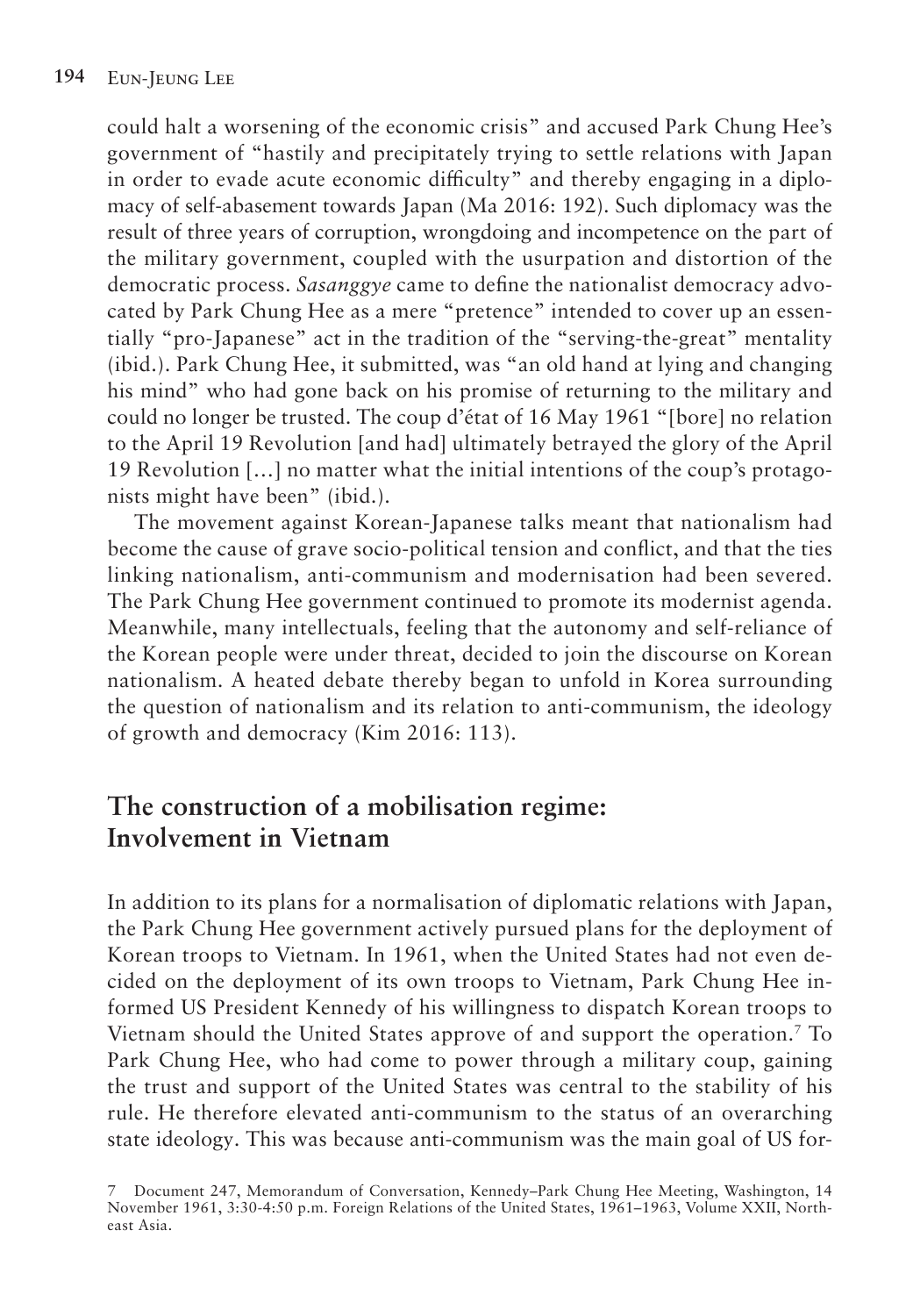eign policy during the Cold War era. It was his eagerness to ingratiate himself with the United States that made Park Chung Hee approach the superpower about the possibility of deploying Korean troops to Vietnam. However, the Kennedy government did not take up his offer in 1961 for fear that doing so might negatively affect the prospect of negotiations on the normalisation of diplomatic relations between Korea and Japan (Baek 2013: 149, Lee 2012: 409).

Park, for his part, hoped to block any US plans for reducing expenditures on aid to Korea once a Korean-Japanese agreement – at the time still unachieved – would be concluded. He also hoped to secure the continued presence of US troops in Korea, blocking US plans for scaling down the size of troops stationed there (Bae 2015: 376).

Following a change in United States policy towards Vietnam, US President Lyndon B. Johnson, who had assumed the presidency following the assassination of John F. Kennedy, initiated the "Many Flags" campaign for Vietnam on 23 April 1964. In June 1964, it was agreed with the United States that Korea would dispatch an ambulance unit of 130 men and a group of ten Taekwondo instructors, who were sent to Vietnam on 11 September 1964 (Baek 2013: 152, Bae 2015: 373).

In a presidential address on 26 January 1965, Park expressed the conviction that "the communist attack on the Vietnam of the Free World" constituted "a grave threat to Korean security" and that supporting Vietnam was "an indirect form of protecting Korean national security" (Park 1969: 1404). This amounted to declaring the front in Vietnam to be directly linked to the Military Demarcation Line on the Korean peninsula, thereby constituting something akin to a second front against North Korea. Such statements revived the fresh memories of the Korean War that had started a mere 15 years previously and thus proved highly effective discursive devices for building a new system of mobilisation. North Korea reacted with alarm to the South Korean deployment of troops to Vietnam, declaring that the South and the United States would have to answer for all potential consequences, and the sudden increase in the number of hostilities between North and South Korean soldiers along the demilitarised zone (DMZ) created the environment in which Park Chung Hee's discursive device of the "second front in Vietnam" could operate effectively (Yun 2012: 298).

Until 1966, the United States did not consider the armed confrontations in the Korean demilitarised zone a particularly serious problem. They saw such confrontations not so much as North Korean threats towards South Korea, but as acts initiated by the North with the intention of putting an end to South Korea's deployment of troops to Vietnam.8 Park Chung Hee himself stressed during his November 1966 talks in Seoul with US President Lyndon B. John-

<sup>8</sup> Document 35, Special National Intelligence Estimate, Washington, 19 March 1965. Foreign Relations of the United States 1964–1968, Volume XXIX, Part 1, Korea; Document 98, Intelligence Memorandum, Foreign Relations of the United States 1964–1968, Volume XXIX, Part 1, Korea.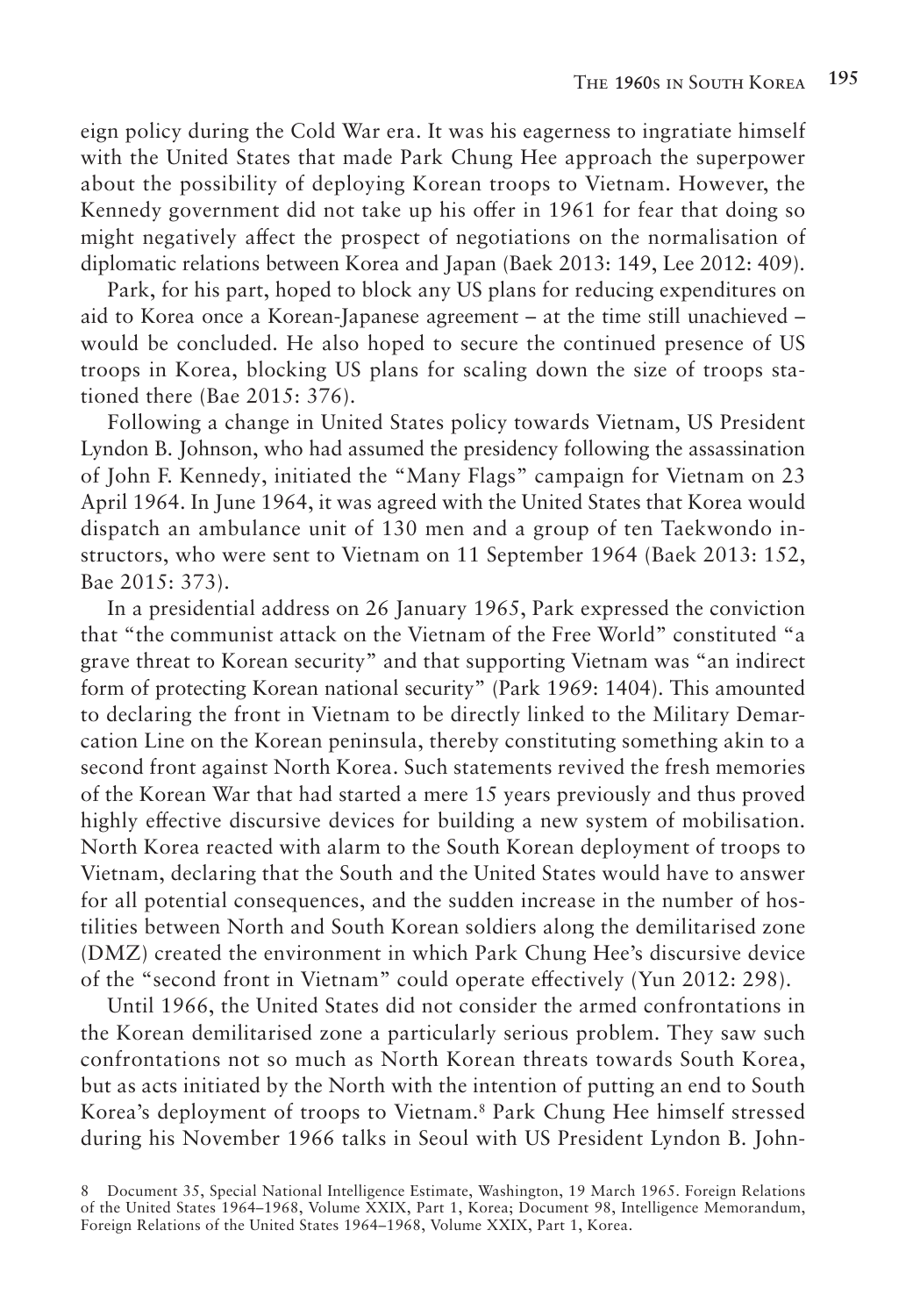son that, while the demilitarised zone faced "chronic problems and incidents", and while these incidents were "an irritating factor", they did not constitute "a serious danger" (ibid.). He added: "If fighting increases in Vietnam, there may be increased and more sustained pressure at the DMZ."9

In fact, Park's government wanted to move beyond immediate defensive measures in the demilitarised zone and engage in active acts of retaliation for violations of the armistice agreement.10 Eventually, the South even set up and trained its own independent infiltration units and moved them into the North. In the second half of 1967, South Korean infiltration units crossed the DMZ and entered North Korea on average twice a month. In a raid in November 1967, a South Korean infiltration unit even blew up the Korean People's Army's Divisional Headquarters.11 The US and UN commands were principally opposed to such acts on the part of the South Korean military for fear they might endanger the continued presence of UN forces on the peninsula.<sup>12</sup>

In the first half of 1966, the United States had promised military and economic aid to the Republic of Korea Army in exchange for more Korean troops being deployed to Vietnam.<sup>13</sup> However, the first priority of US aid lay with Vietnam, and until 1967 the United States had taken no active steps towards modernising the ROK forces' equipment.14 On 21 January 1968, a North Korean guerrilla unit advanced into Seoul and attacked the Blue House, and following the North Korean capture of the US Navy intelligence ship USS Pueblo and her eighty-three crew members on 23 January that year the United States changed its policy. In the immediate aftermath of the Pueblo incident, Cyrus R. Vance, who had been dispatched to Seoul from the United States as a Special Envoy, reported as follows to President Johnson: "We often heard them comment on

<sup>9</sup> Document 96, Memorandum of Conversation between President Johnson and President Park, Seoul, 1 November 1966, Foreign Relations of the United States 1964-68, Volume XXIX, Part 1, Korea.

<sup>10</sup> During his meeting of 16 September 1967 with General Bonesteel, Commander in Chief of the United Nations Command in South Korea, Park Chung Hee expressed his position as follows: "[C]ounter-measures are most important to stop North Korean attacks, whenever the North Koreans violate the armistice they must be made to pay by retaliation." Document 129, Telegram From the Embassy in Korea to the Department of State, 19 September 1967, Foreign Relations of the United States 1964–1968, Volume XXIX, Part 1, Korea. 11 Document 181, Memorandum from Cyrus R. Vance to President Johnson, Washington, 20 February 1968, Foreign Relations of the United States 1964–1968, Volume XXIX, Part 1, Korea.

<sup>12</sup> "Since ROK forces are under UNC [UN Command] operational control, the Soviets could then make case in the UNGA that UN forces themselves are violating the armistice agreement which they pledged to uphold and urge withdrawal UN presence." Document 102, Telegram from the Embassy in Korea to the Department of State Seoul, 29 November 1966, Foreign Relations of the United States 1964–1968, Volume XXIX, Part 1, Korea; Document 129, Telegram from the Embassy in Korea to the Department of State, Seoul, 19 September 1967, Foreign Relations of the United States 1964–1968, Volume XXIX, Part 1, Korea.

<sup>13</sup> Special US assistance to South Korea was promised in a letter from US Ambassador to South Korea, Winthrop G. Brown, on 4 March 1966. Document 133, Memorandum of Conversation, 13 November 1967, Foreign Relations of the United States 1964–1968, Volume XXIX, Part 1, Korea; Document 76, Telegram from the Department of State to the Embassy in Korea Washington, 27 January 1966, Foreign Relations of the United States 1964–1968, Volume XXIX, Part 1, Korea.

<sup>14</sup> Document 138, Memorandum from the Director of Defense Research and Engineering (Foster Jr., John S.) to Secretary of Defense McNamara, Washington, 7 December 1967, Foreign Relations of the United States 1964–1968, Volume XXIX, Part 1, Korea.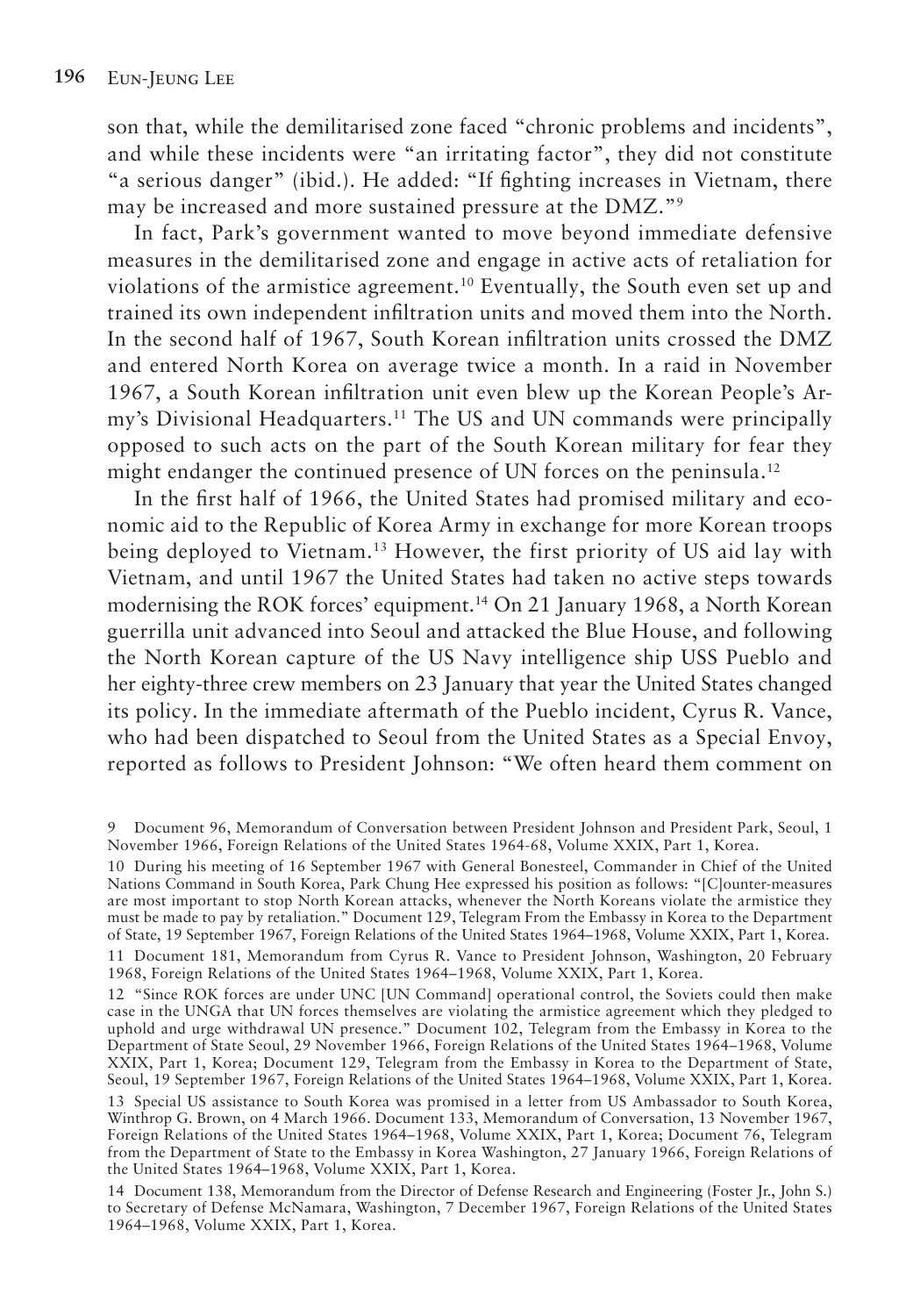their inability to contain North Korean infiltration teams. The South Koreans are fearful that a North Korean strike/reconnaissance team will destroy some major economic facility, e.g., a refinery or a dam".15 In that same report, he suggests there is a need to "continue modernisation of the ROK armed forces [... and] to push ahead with the task of strengthening [the South Korean] antiinfiltration system by expediting the flow of equipment" (ibid.).

The United States subsequently initiated procurement and delivery of a "counter-infiltration package" to the ROK forces, with some priority items in that package to be delivered "on a priority equal to that of equipment going to Viet-Nam".16 The counter-infiltration package included the costs for "[i]ncreas[ing] the effectiveness of the land barrier across the demilitarised zone in Korea and its seaward extension" (ibid.). Work on replacing the relatively loose barbed wire and wooden fences which had previously demarcated the southern boundary of the demilitarised zone with a barbed wire fence with a height of two-and-a-half to three metres began from the middle of 1967. At the time, the United States was planning to construct a barbed wire fence along the Vietnamese demilitarised zone. The United States government thought that "Korean anti-infiltration training and experience could be particularly valuable in this type of assignment"17 and in fact, Korean soldiers deployed to Vietnam were mobilised in the construction of the Vietnamese barbed wire fence.

This was not the only time the United States would use Korea as a test site for equipment to be employed in the Vietnam War. Defoliants, too, were first tested for utility and effectiveness in the Korean demilitarised zone. According to US documents, the United States had supplied the ROK Army with defoliants and instructed them to spray them in Korea even before 1966 but did not officially notify the Korean government of its plans to use defoliants to remove vegetation until September 1967 (Lee 2011). It seems they supplied the defoliant to ROK forces without informing them of the fact that defoliants can be seriously detrimental to human health.18 On 8 January 1968, the Korean Minister of National Defence, Kim Sŏngŭn, outlined to the Korean press the additional counter-infiltration measures of "constructing a fence across and defoliating

<sup>15</sup> Document 181, Memorandum from Cyrus R. Vance to President Johnson, Washington, 20 February 1968, Foreign Relations of the United States 1964–1968, Volume XXIX, Part 1, Korea.

<sup>16</sup> Document 154, Memorandum from the US Under Secretary of State (Katzenbach, Nicholas de B.) to President Johnson, Washington, DC, 5 February 1968, Foreign Relations of the United States 1964–1968, Volume XXIX, Part 1, Korea.

<sup>17</sup> Document 107, Memorandum from the Executive Secretary of the National Security Council (Smith, Rear Admiral John V.) to the President's Special Assistant (Rostow, Walt W.), Washington, DC, 19 January 1967, Foreign Relations of the United States 1964–1968, Volume XXIX, Part 1, Korea.

<sup>18</sup> That defoliants were sprayed in the Korean demilitarised zone first became known when a US soldier who had served in Tongduch'ŏn in 1968 filed a lawsuit against the US government in 1999 and was awarded compensation for the after-effects of the exposure to defoliants (*Kyunghyang Shinmun*, 25 May 2011, p. 29). There are also many victims of exposure to defoliants in the South Korean military. They began to be awarded compensation for the damages they had suffered from as late as 2007.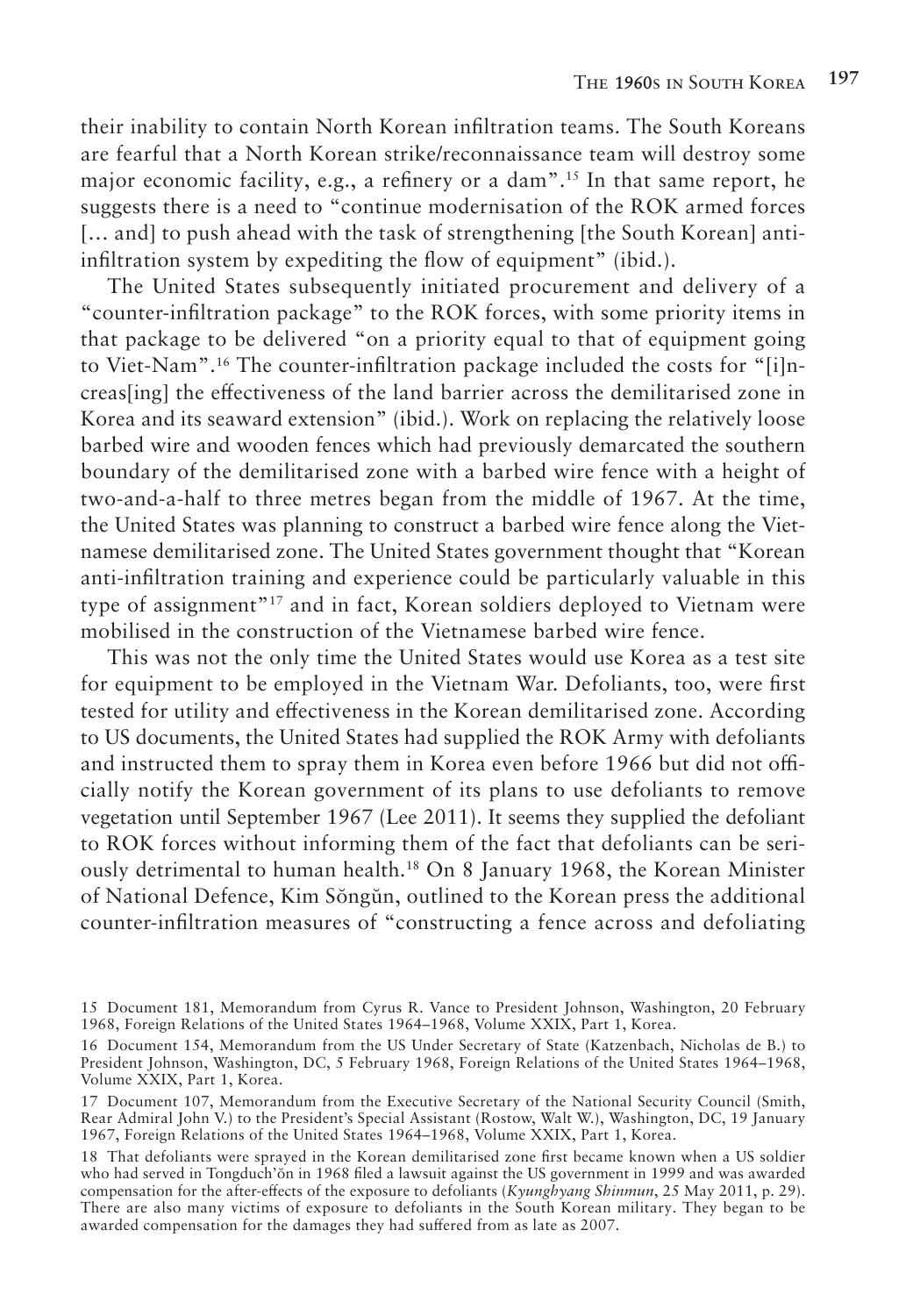the DMZ".19 By the end of the 1960s, defoliants had been sprayed along the barbed wire of the Korean demilitarised zone, while landmines identical with those employed in Vietnam had been placed in the area of both the demilitarised zone's barbed wire fence and the fortified bunkers. One Korean newspaper estimated that the South had thereby gained a "perfect line of defence".<sup>20</sup>

In this manner Korea had, in fact, become a second front in the Vietnam War. The Korean government mobilised large numbers of Koreans to send off soldiers being dispatched to Vietnam and to welcome those returning from Vietnam. Soldiers about to leave for Vietnam paraded through the centre of Seoul as part of carefully orchestrated official send-off ceremonies involving students, citizens and even celebrities.21 The "send a comfort letter to a soldier deployed to Vietnam" campaign is an excellent example of the government's strenuous mobilisation efforts. Its goal was to amass eight million "comfort letters" in the three months from 20 July to 19 October 1967. However, by the end of the war, the number of letters sent back home by soldiers deployed to Vietnam amounted to five times the number of letters they had received, in spite of the fact that even elementary school students had been mobilised to write the "comfort letters". Yun Ch'ung-ro considers this the result of a form of passive resistance against the Vietnam War by ordinary Koreans (Yun 2012: 304). However, interpreting not sending "comfort letters" to soldiers in the field as a form of resistance against the Vietnam War might be going a step to far.

Rather than with news from the battlefields, Koreans at the time associated Vietnam with the television sets, transistor radios, cameras and recorders contained in the soldiers' "homecoming boxes" and with families whose attire would suddenly improve upon returning from a trip to the bank to collect the soldiers' remittances. This was true to the point where one newspaper observed "an overwhelming climate" of finding meaning in the deployment to the Vietnam War "in personal interests related to the practicalities of life rather than in a national cause" (Yun 2012: 298). Ordinary Koreans saw Vietnam not as a smoke-filled battlefield but as a "blessed and promised land flowing with milk and honey". It was even said that one could easily make a fortune with only one year's service in Vietnam (ibid.).

According to official figures, Korean foreign currency exchange earnings related to the Vietnam War amounted to one billion thirty-six million dollars

<sup>19</sup> Document 143, Editorial Note, Foreign Relations of the United States 1964–1968, Volume XXIX, Part 1, Korea. 20 Lee Yŏn'gyo 1968. To this day, the barbed wire fence along the southern boundary of the Korean demilitarised zone is preserved in the form it took in the late 1960s.

<sup>21</sup> Parades and ceremonies included the First National Send-off Parade (August 1966, White Horse Unit), welcoming parades for the triumphant return of soldiers from Vietnam (1971–1972, Blue Dragon Unit) and 120 Send-off and Welcoming Ceremonies for Replacement Troops (1966–1972, in Pusan and Ch'unch'ŏn) (Won, Ho-chŏ 1974: 394–395).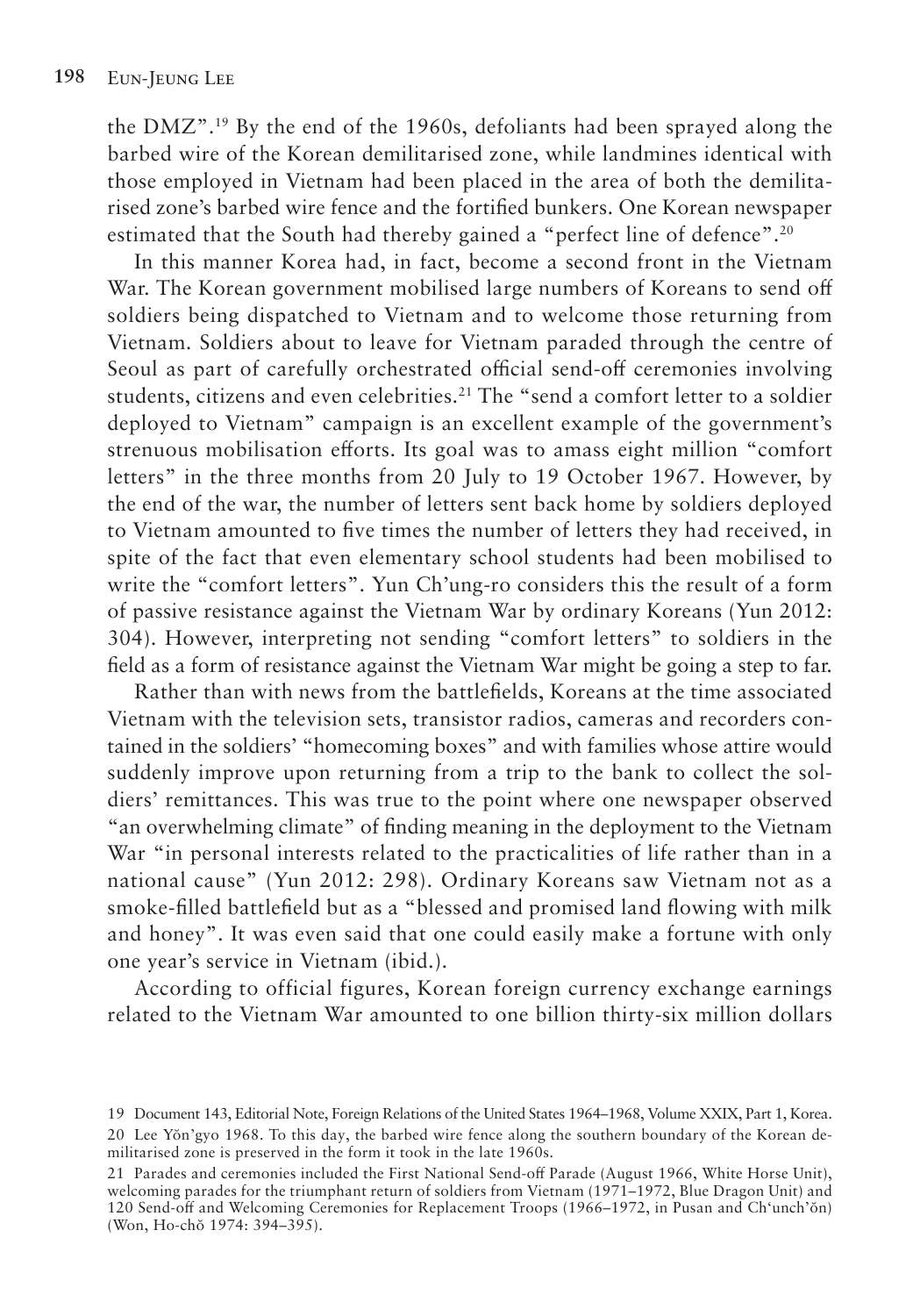for the period from 1965 to 1972.<sup>22</sup> Foreign exchange earned in or in connection with Vietnam enabled Korea to build the infrastructure required to pursue its economic development plans and laid the foundation of the Korean economy's rapid growth from the middle of the 1960s onwards.

In addition to the earnings of soldiers dispatched to Vietnam, these sums include the income of engineers dispatched to construction work in Vietnam by private companies such as Hyundai Engineering and Construction and Hanjin and by the Korean Overseas Development Corporation. Park Chung Hee's political companion Chŏng Ilgwŏn recalls in his memoirs that Park may have cited anti-communism as the grand and noble reason for pursuing a deployment of troops to Vietnam almost as soon as he had seized power but inwardly hoped to recreate for Korea the kind of economic benefits Japan had been able to reap during the times of the Korean War (Yun 2012: 290).

After 1965, the realisation of such hopes seemed to be within reach, and in a message to the Korean people of January 1966 Park declared he would complete "the modernisation of the homeland" by the second half of the 1970s. He continued to proclaim that "[i]f the path to unification leads through the modernisation of the homeland, and if the path to modernisation leads through a self-reliant economy, then self-reliance is the first step towards unification", thereby presenting a logic for his rule over Korea that linked the notions of unification, modernisation and self-reliance.<sup>23</sup> He had thus found his own way of connecting the notions of "modernisation" and "the nation" (ibid.).

#### **Anti-communist developmental dictatorship**

Park Chung Hee succeeded in the presidential elections of 3 May 1967 on the strength of the electorate's expectations for economic growth. In the legislative elections of 8 June in the same year, his ruling party equally secured a victory. However, this election, which won the ruling party a number of seats that would allow it to pass constitutional amendments, was widely criticised as rigged because there had been an all-out mobilisation of government resources to ensure the ruling party's victory. Again, nationwide protests ensued.

While South Koreans were largely supportive of the deployment of troops to Vietnam, intertwined as it had become with the notions of anti-communism

<sup>22</sup> The ROK received about \$238.7 million through trade and \$753 million in other non-trade revenues, including military remittances, workers' remittances and compensation for casualties. According to a document released by Seoul's foreign ministry in 2005, South Korea earned a total of \$5 billion in foreign currency from the dispatch of troops to Vietnam, including \$1 billion in military aid, \$1 billion in U.S. military expenses, \$1 billion in Vietnam special aid and \$2 billion in technology transfer and export promotion assistance between 1965 and 1973. (*Yonhap News*, 26 August 2005).

<sup>23</sup> New Year's Speech by Park Chung Hee on 18 January 1966, http://pa.go.kr/research/contents/speech/ index.jsp?spMode=view&artid=1305648&catid=c\_pa02062 (accessed 20 June 2020).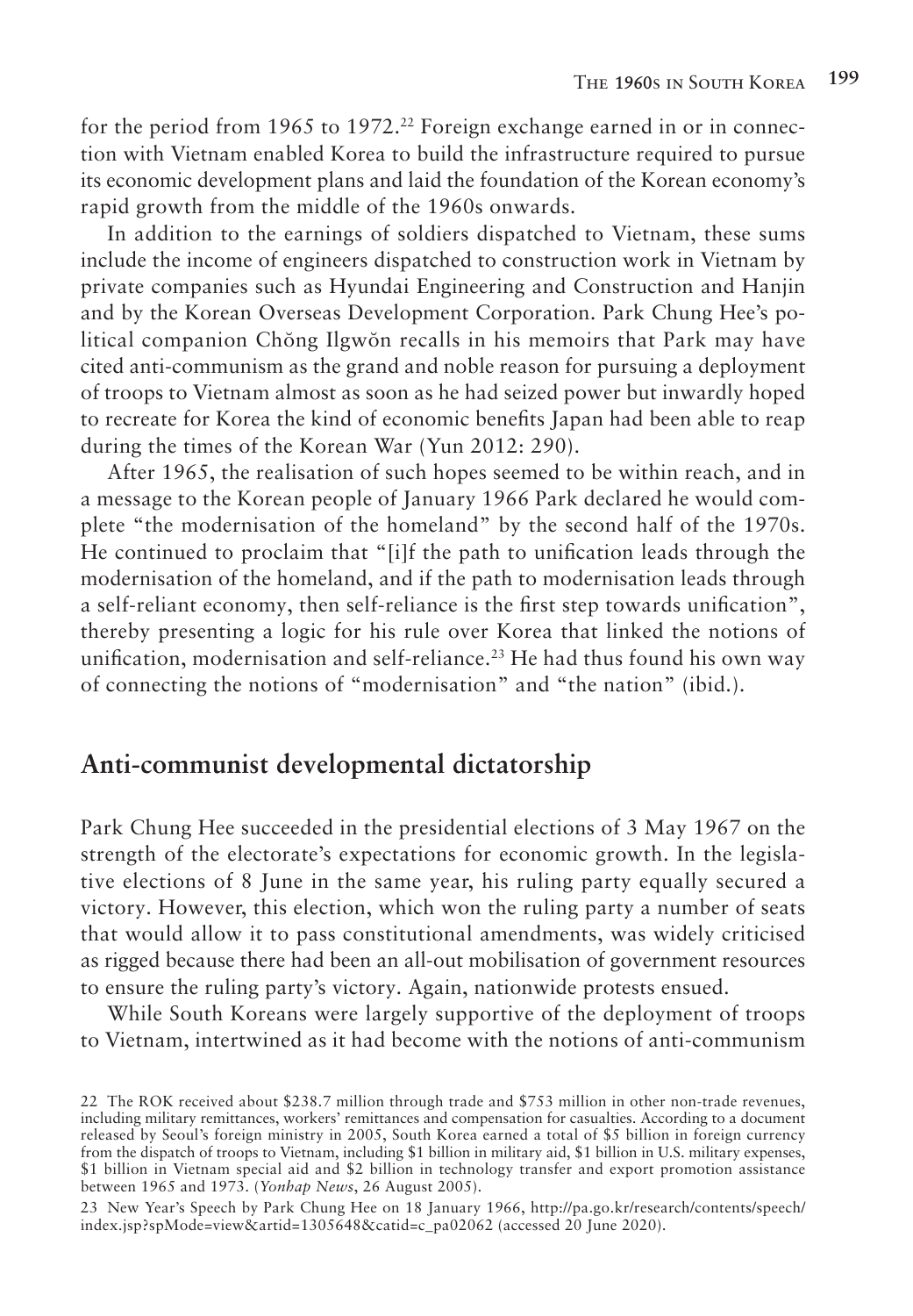and modernisation, they protested fiercely against the rigged elections and the accompanying violation of democratic principles. However, the Park Chung Hee government in 1967 instrumentalised anti-communism to suppress the protest movements just as it had done during the June 3 Resistance Movement in 1964. Only this time, Park Chung Hee did not declare martial law, but instead chose to fabricate a spy incident (see next paragraph). He capitalised on the fact that the number of armed confrontations in the demilitarised zone was increasing to further his domestic political aims.

What is referred to in contemporary Korean historiography as the "East Berlin Incident of 1967" is a case in point. On 8 July 1967, Koreans living in West Germany and other parts of Europe were secretly abducted to South Korea and placed into confinement on the pretext that they had engaged in spying activities on behalf of the North on the basis of instructions received through the North Korean embassy in East Berlin.<sup>24</sup> The West German government protested against these events to the point where it stated it would have to reconsider its diplomatic relations with South Korea. The Park Chung Hee government was fully aware of the dangers of its conduct from the diplomatic point of view, but silencing the voices of the intellectuals who opposed the constitutional revision that was the first in a number of steps aimed at allowing him to stay in power indefinitely was, to Park Chung Hee, the more urgent problem. Anticommunism was the best tool available to do just that. North Korea's bold claim in 1966 that it would achieve unification of the Korean peninsula under communist rule by early 1970 greatly helped the South's anti-communist policies (Lankov 2013: 30–31).

By the second half of the 1960s, the notion of anti-communism had taken on the additional, more specific meaning of a "victory over communism" in the contest of economic systems. This is proof of the extent to which the Park Chung Hee government had become confident of its plans for economic development.25 In parallel with opening a new front against the North in the form of a rivalry in the contest of economic systems, the Park Chung Hee government systematically pursued its mission of bringing about an internalisation of anticommunist ideology in South Korean society. This meant developing the notion of "the spy within" who poses a threat to national security and ensuring that such discourse became an integrated part of everyday life. Anti-communist education was practised in kindergartens and elementary schools to the point where children came to believe that communists were "red devils with horns". The Park Chung Hee government was aiming to thereby win control over its citizens' very way of thinking. The small- and large-scale armed confrontations that continued to occur in the demilitarised zone – coupled with incidents such

24 The South Korean Truth Commission has ascertained that this incident was a case of pure political manoeuvring (Hankyoreh 2006); for more information on the East Berlin Incident see Lee 2007: 96. 25 At that time, North Korea still enjoyed economic superiority over the South, cf. CIA 1972: 3–4.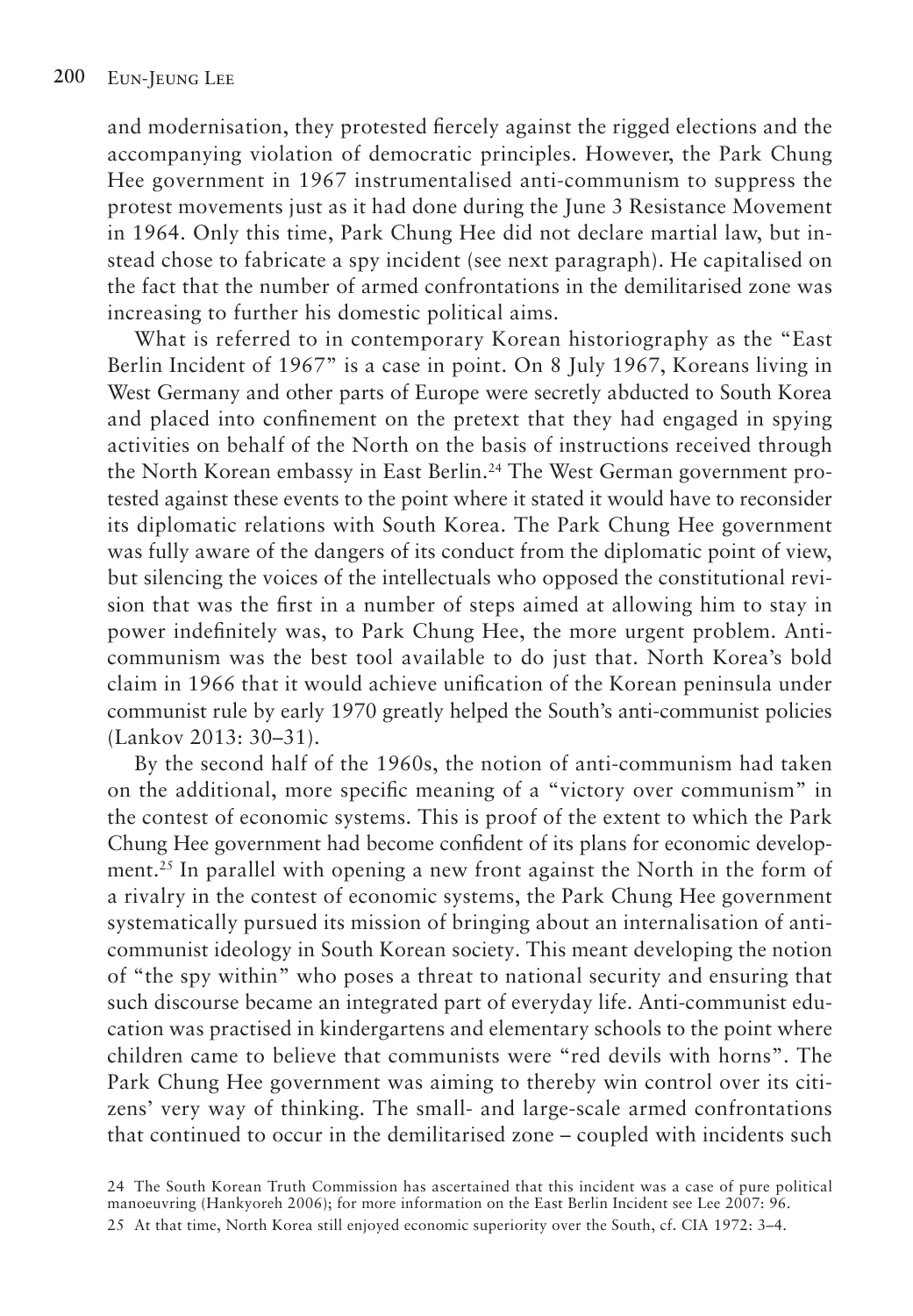as North Korean guerrilla forces penetrating as far as the Blue House in Seoul and the North Korean capture of the USS Pueblo – were mobilised as instruments of propaganda in this undertaking of bringing about an internalisation of anti-communist ideology in South Korean society.

In 1968, having gained confidence from the success of its economic policies, the Park Chung Hee government began opposing the US government on the issue of how to deal with North Korea. This was in stark contrast to the situation in the first half of the 1960s, when Park Chung Hee had been highly conscious of the US government's interests and eager to please them in order to secure the continuation of his rule.<sup>26</sup> It was, not least, an expression of the extent to which the Korean troops had gained in relevance in the Vietnam War. Regarding the North Korean raid on the Blue House on 21 January 1968 and the capture of the USS Pueblo only two days later, on 23 January, Park Chung Hee strongly objected to the fact that the United States focused its efforts on trying to bring about a release of the Pueblo's crew through bilateral discussions with the North Koreans and that the US pressed him for assurances that South Korean troops would not carry out retaliatory attacks against the North in spite of the North Korean attempt on his and his family's lives.27 Park, who had lost faith in the United States, began planning for the creation of an "independent national defence"28 – forming a two and a half million-strong homeland reserve force in April 1968.

At a time when students in the United States, Japan and Western Europe were filling the streets in anti-war and pro-peace demonstrations, South Korea's authoritarian ruler, with the aim of staying in power indefinitely, established a system of tight control over Korean citizens in the name of fighting against, and competing with, the North.<sup>29</sup> His achievements in economic development granted legitimacy to his policies because all Koreans agreed on the value of "modernisation" as a means to overcome poverty. Even the university students and intellectuals who denounced Park's constitutional amendments aimed at removing limitations to his rule as anti-democratic and took to the streets to oppose them did so demanding "the modernisation of the homeland and a truly

28 Document 183, Telegram from the Commander of United States Forces, Korea (Bonesteel, General Charles H., III) to the Commander in Chief, Pacific (Sharp, Admiral Ulysses S. Grant), Seoul, 29 February 1968, Foreign Relations of the United States 1964–1968, Volume XXIX, Part 1, Korea.

29 The resident registration system introduced in November 1968 is a representative example. After the Blue House Raid incident a resident registration system was established to identify all residents of the country and to trace potential North Korean guerillas or spies.

<sup>26</sup> Document 182, Letter from the Ambassador to Korea (Porter, William J.) to the Assistant Secretary of State for East Asian and Pacific Affairs (Bundy, William P.), Seoul, 27 February 1968, Foreign Relations of the United States 1964–1968, Volume XXIX, Part 1, Korea.

<sup>27</sup> North Korea sent 31 commandos into Seoul to assassinate Park Chung Hee. The infiltrators made it to the first gate of the Blue House before they were stopped and eventually killed. Document 181, Memorandum from Cyrus R. Vance to President Johnson, Washington, 20 February 1968, Foreign Relations of the United States 1964–1968, Volume XXIX, Part 1, Korea; see also Document 190, Telegram from the President's Special Assistant (Rostow) to President Johnson in Texas, Washington, 13 April 1968, Foreign Relations of the United States 1964–1968, Volume XXIX, Part 1, Korea.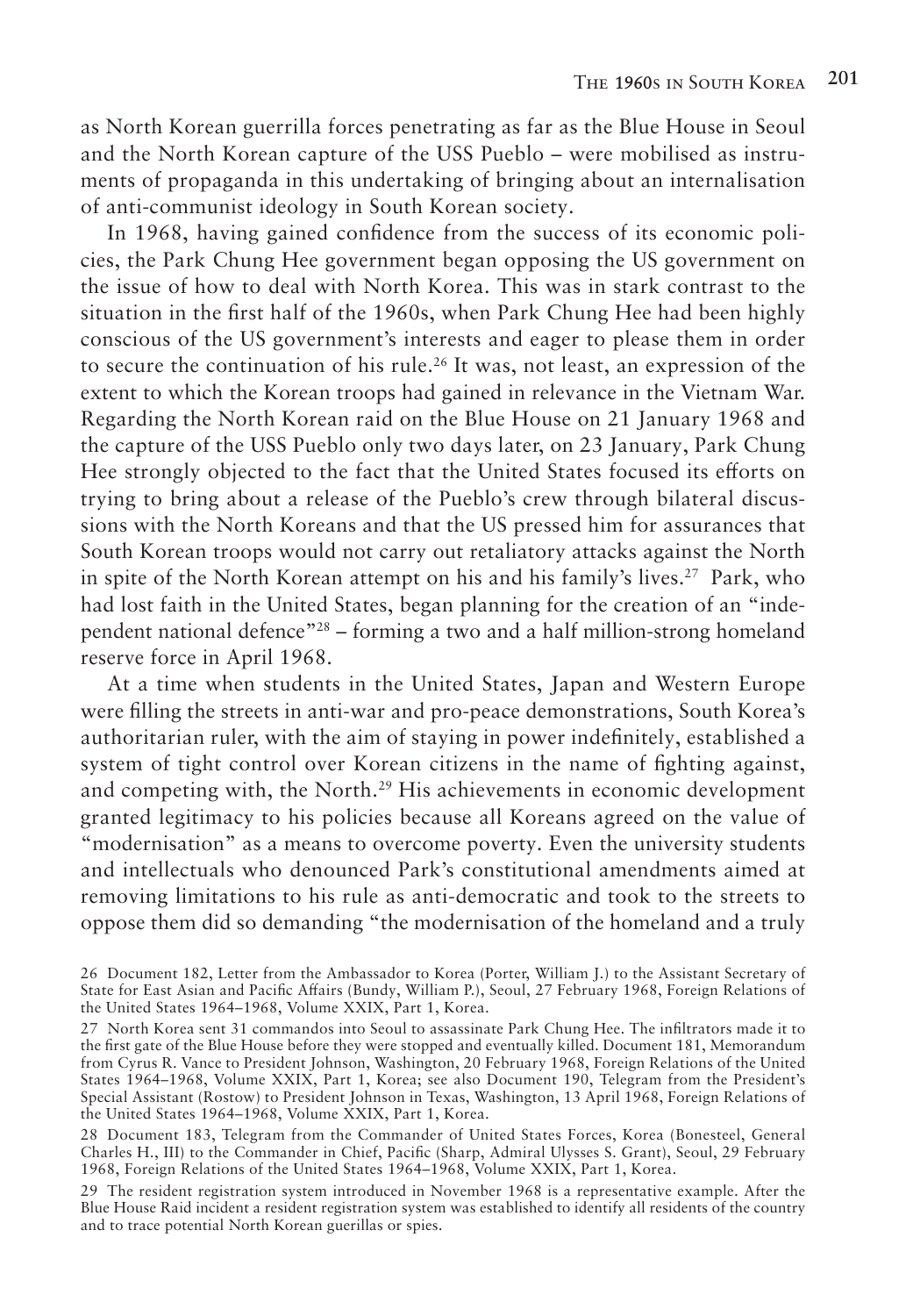democratic order" and with the proud assurance that none other than they themselves were the "spearhead of the movement for modernisation". The Korean media equated the protests abroad with "disorder" and spoke disparagingly of them as an amusement for the already satiated (Hwang 2018: 47). In fact, Korean elites who had previously referenced the West in their endeavours to familiarise the Korean public with their strategies for modernisation took the protests of 1968 in the West as a warning that similar events might unfold in Korea if it were to undergo a Western form of modernisation. As a consequence, they started emphasising that Korea had a cultural tradition and a morality that was different from the West. Such was the societal and political context behind the proclamation of the Charter of National Education in November 1968.30

The Park Chung Hee government ordered that this Charter of National Education, which begins with the words "We were born on this land with the historic mission of reviving the Korean nation" be recited in all schools and at all formal public events. This was a process of instilling in all Koreans a sense that each and every one of them bore individual responsibility for the morals and values of the nation as a whole – all in the beautiful name of national modernisation. Notably, "Koreans" in this sense were the citizens of the South only, united as they were by their shared anti-communism. A new notion of the nation revolving around the axis of anti-communism coupled with modernisation had been developed. This was fundamentally different from the concept of the Korean people as one nation uniting Koreans living in the South and the North.31

The Park Chung Hee government would not tolerate any expression of goodwill on the part of South Koreans towards the North. To Park, the North was nothing but an enemy waiting to attack the South and force it into unification under communism. He made this unambiguously clear in talks with newly elected US president Richard Nixon in August 1969. Park gathered from the talks with Nixon that the United States intended to end the war in Vietnam, start talks with the Soviet Union and China and, ultimately, withdraw their troops from South Korea. He said to Nixon that "Kim [the leader of North Korea] will provoke a war if he believes that [the] American policy toward the ROK is going to change or has changed", adding: "The strengthening of ROK defence would check these provocations of Kim and have him give up the idea of invading the South by force. A way to achieve this objective is to strengthen the equipment and combat capability of the ROK forces."32 At a later stage,

<sup>30</sup> This Charter was closely modelled on the Meiji Imperial Rescript on Education of 1890 (see Elfving-Hwang 2011: 46).

<sup>31</sup> It is here that the political conflict referred to in present-day Korean society as *namnamgaldŭng* (South-South conflict, referring to progressives vs. rightist conservatives) has its roots.

<sup>32</sup> Document 35, Memorandum of Conversation, San Francisco, California, 21 August 1969, Foreign Relations of the United States 1969–1976, Volume XIX, Part 1, Korea, 1969–1972.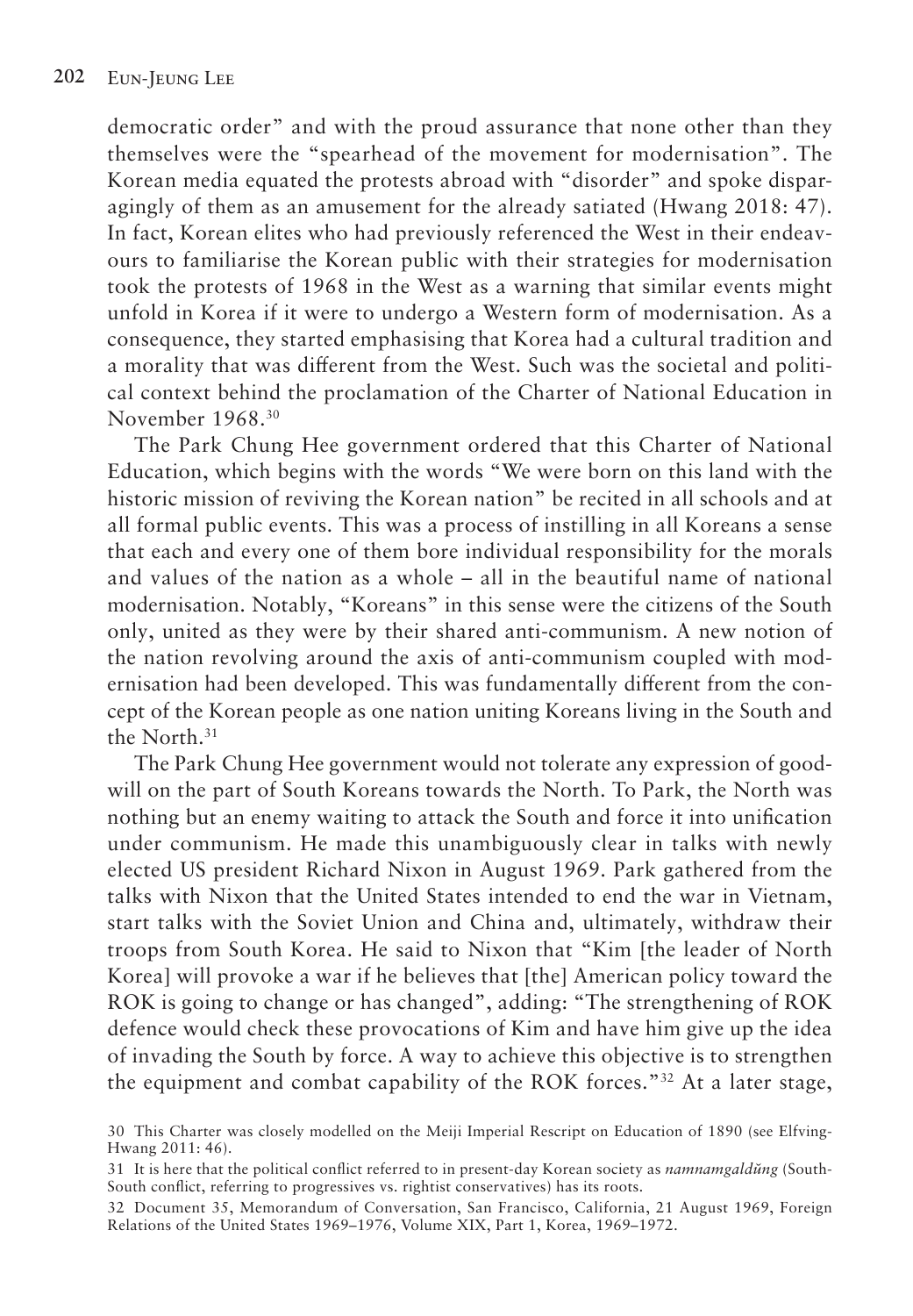Park also started planning for the development of atomic weapons (see Snyder 2018) with a view to building an independent system of national defence, all the while continuing his work on a master plan for prolonging his rule.

On 14 September 1969, the Korean National Assembly passed a draft for a constitutional amendment that would put Park Chung Hee in a position to stand in the presidential elections for a third time. This completed the framework for the realisation of an anti-communist developmental dictatorship. Democracy was excluded from this alliance between anti-communism, modernisation, and South Korean nationalism. The decade of the Korean 1960s, which had begun with the democratic revolution of 19 April 1960 led by students and workers opposing the rigged elections of the month before, was now ending with the completion of an anti-communist developmental dictatorship that was the result of the shifting notions of modernisation, anti-communism, the nation and democracy.

### **References**

Armstrong, Charles (2007): *The Koreas*. New York: Routledge.

- Bae, Kwanpyo (2015): The Vietnam War, Korea's Opportunity for More Reliable Security Assurances. *Korean Journal of Defense Analysis* 27(3), pp. 365–382.
- Baek, Glenn (2013): Park Chung-Hee's Vietnam Odyssey: A Study in Management of the U.S.-ROK Alliance. *Korean Journal of Defense Analysis* 25(2), pp. 147–170.
- CIA US Central Intelligence Agency (1972): North and South Korea: Separate Paths of Economic Development. US Central Intelligence Agency, Intelligence Memorandum, May 1972.
- Cumings, Bruce (1997): *Korea's Place in the Sun: A Modern History*. New York: Norton.
- Eckert, Carter J. (2016): *Park Chung Hee and Modern Korea. The Roots of Militarism 1866-1945*. Cambridge, Mass.: The Belknap Press of Harvard University Press.
- Economic Planning Board (1961): *Statistical Yearbook*. Seoul: Economic Planning Board.
- Economic Planning Board (1965): *Statistical Yearbook*. Seoul: Economic Planning Board.
- Elfving-Hwang, Joanna (2012): Cross-Border Representation in South and North Korean Literatures of the Cold War Period. In: Andrew Hammond (ed.): *Global Cold War Literature: Western, Eastern and Postcolonial Perspectives*. London et al.: Routledge, pp. 53–67.
- Göthel, Ingeborg (1988): *Geschichte Südkoreas*. Berlin: Deutscher Verlag der Wissenschaften
- Hankyoreh (2006): Park Chung-hee ŭi chŏnggwŏn, tongbaengnimsagŏn 'kanch'ŏptan'ŭro p'ojang [The Park Chung-hee Regime's Exaggeration of the East Berlin Aiffair as "Spy-Ring"]. *Hankyoreh*, 26 January, http://www.hani.co.kr/arti/society/society\_general/98128.html (accessed 26 June 2020).
- Hong, Sŏk Ryul (2002): Reunification Issues and Civil Society in South Korea: The Debates and Social Movement for Reunification during the April Revolution Period, 1960–1961. *Journal of Asian Studies* 61(4), pp. 12–37.
- Huntington, Samuel P. (1968): *Political Order in Changing Societies*. New Haven: Yale University Press.
- Hwang, Byoung Joo (2018): 1960nyŏndae chisiginŭi 68undong tamnon [The May 1968 Discourse of Korean Intellectual in 1960s]. *Critical Review of History* 123, pp. 35–71.
- Kim, Charles R. (2017). *Youth for Nation: Culture and Protest in Cold War South Korea*. Honolulu: University of Hawaii Press.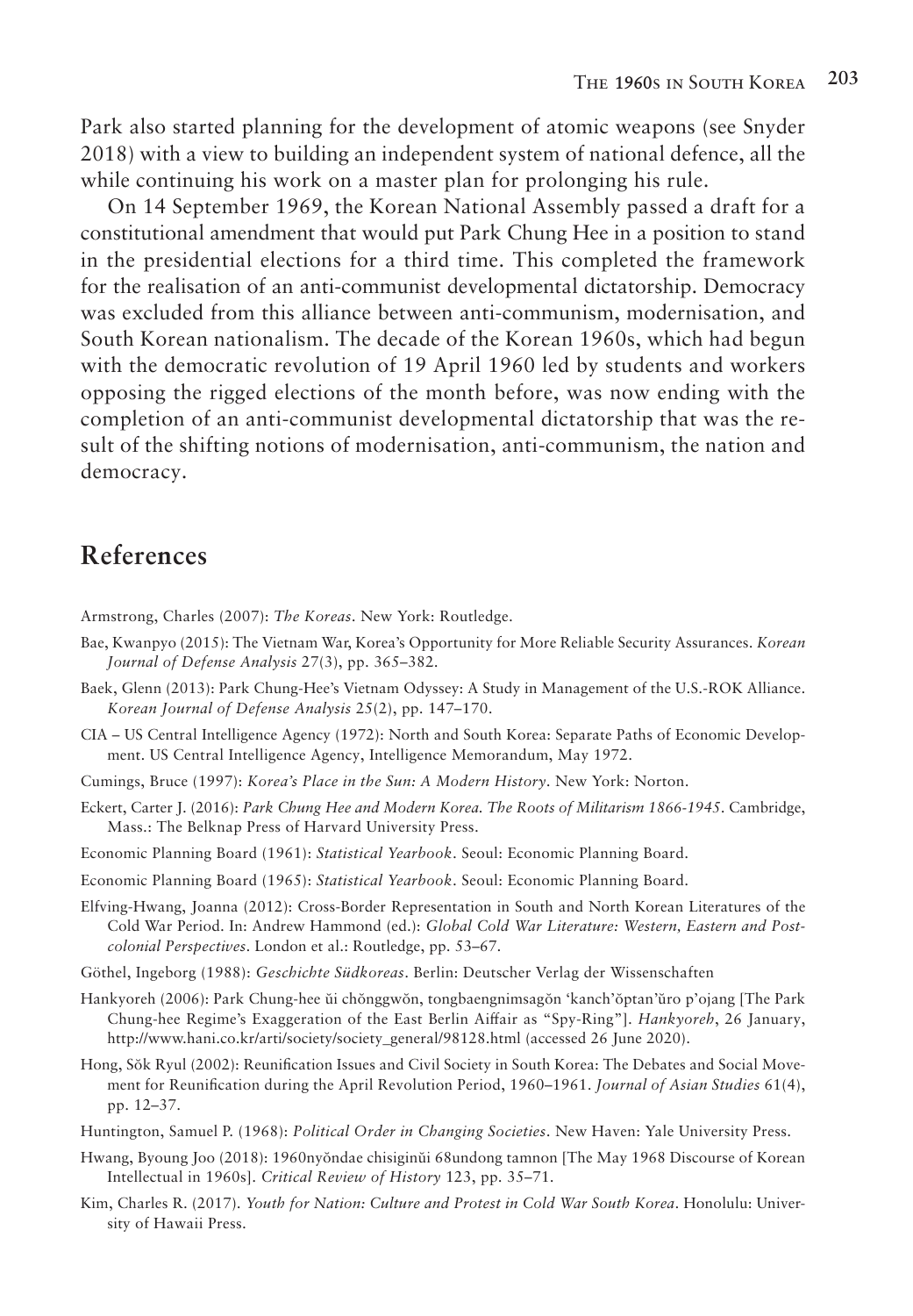#### **204** Eun-Jeung Lee

- Kim, Dong‐Choon (2006): The Great Upsurge of South Korea's Social Movements in the 1960s. *Inter‐Asia Cultural Studies* 7(4), pp. 619–633.
- Kim, Chong-kon (2016): 1960nyŏndae 'minjokchuŭi'ŭi chaebalgyŏn'gwa chilgok kŭrigo punhwa [The Rediscovery, Schackles and Differentiation of 'Nationalism' in the 1960s]. *The Radical Review* 69, pp. 96–117.
- Kim, Michael (2007): The Discursive Foundations of the South Korean Developmental State: Sasanggye and the Reception of Modernization Theory. *Korea Observer* 38(3), pp. 363–385.
- Kim, Quee-Young (1996): From Protest to Change of Regime: The 4-19 Revolt and the Fall of the Rhee Regime in South Korea. *Social Forces* 74(4), pp. 1179–1209.
- Kim, Sŏng-bo (2014): 1960nyŏndae nambukhan chŏngbuŭi 'in'gan'gaejo' kyŏngjaeng [South and North Korea's Competition of "Human Remodelling" during the Cold War period(1960s)]. *The Yeoksa and Silhak* 53, pp. 149–175.
- Kim, Wŏn (2013): 1960nyŏndae naengjŏnŭi sigan'gwa twit'ŭllin chuch'e siminŭi sigan'gwa minjogŭi sigan [The Time of Cold War and Distorted Subjects in 1960s – Time of Citizen and Time of Nation]. *Sŏgang inmunnonch'ong* 38, pp. 119–157.
- Kim, Young-sam (2018): 4·19 hyŏngmyŏngi chisoktoenŭn pangbŏp, 'sarang'iranŭn t'ongno ch'oeinhunŭi 「kuunmong」ŭl chungsimŭro [ 4.19 How the Revolution Continues, A Pathway of Love – Focusing on Choi In-hoon's [Guunmong]]. *Literary Criticism* 68, pp. 54–81.
- KDF Korea Democracy Foundation (ed.) (2008): *History of the Korean Democratization Movement 1. From the 1st Republic to 3rd Republic*. Seoul: KDF Publishing.
- Lankov, Andrei. (2013). *The Real North Korea. Life and Politics in the Failed Stalinist Utopia*. New York: Oxford University Press.
- Lee, Pang-sŏk (1960): minjusahoejuŭiwa han'guk kumjurin taejungŭi sahoesasang [Democratic Socialism and Korea – Social Idea of the Hungry Public]. *Segye* 7, p. 99.
- Lee, Byeong Cheon (ed.) (2005): *Developmental Dictatorship and the Park Chung-Hee Era: The Shaping of Modernity in the Republic of Korea*. Paramus, NJ: Homa and Sekey Books.
- Lee, Eun-Jeung (1997): "Asiatische Werte" als Zivilisationsleitbild ["Asian Values" as a Model for Civilization]. *Internationale Politik und Gesellschaft* 2, pp. 130–140.
- Lee, Jae-bong (2009): US Deployment of Nuclear Weapons in 1950s South Korea and North Korea's Nuclear Development: Toward Denuclearization of the Korean Peninsula. *Asia-Pacific Journal* 7(8) No. 3, pp. 1-17.
- Lee, Jung-hoon (2011): Normalization of Relations with Japan: Toward a New Partnership. In: Byung-kook Kim / Ezra F. Vogel (eds): *The Park Chung Hee Era: The Transformation of South Korea*. Cambridge, Mass.: Harvard University Press, pp. 430–456.
- Lee, Min Yong (2012): The Vietnam War: South Korea's Search for National Security. In: Byung-kook Kim / Ezra F. Vogel (eds): *The Park Chung Hee Era: The Transformation of South Korea*. Cambridge, MA: Harvard University Press, pp. 403–429.
- Lee, Namhee (2007): *The Making of Minjung: Democracy and the Politics of Representation in South Korea*. Ithaca, NY: Cornell University Press.
- Lee, Si-woo (2011): 68nyŏn ch'omokt'ongjegyehoek ch'oejongbogosŏ [Report on the Vegetation Control Plan of 1968]. *Tongil News*, 27 July.
- Lee Yŏn'gyo (1968): ch'ŏlt'ongbangbi [The Iron Defense]. *Donga Ilbo*, 25 June, p. 3.
- Lee, Wŏn-bo (2013): *Han'gungnodongundongsa 100nyŏnŭi kirok* [Records of 100 Years Korean Labour Movement History]. Seoul: Korea Labour and Society Institute.
- Ma, Sang-yoon (2016): Chayuminjujuŭiŭi konggan:1960nyŏndae chŏnban'gi <sasanggye>rŭl chungsimŭro [The Space for Liberal Democracy in South Korea: Political Discussions in Sasanggye during the Early 1960s]. *Journal of Korean Politics* 25(2), pp. 175–200.
- Moon, Chung-in / Jun, Byung-joon (2011): Modernization Strategy: Ideas and Influences. In: Byung-kook Kim / Ezra F. Vogel (eds): *The Park Chung Hee Era: The Transformation of South Korea*. Cambridge: Harvard University Press, pp. 115–139.